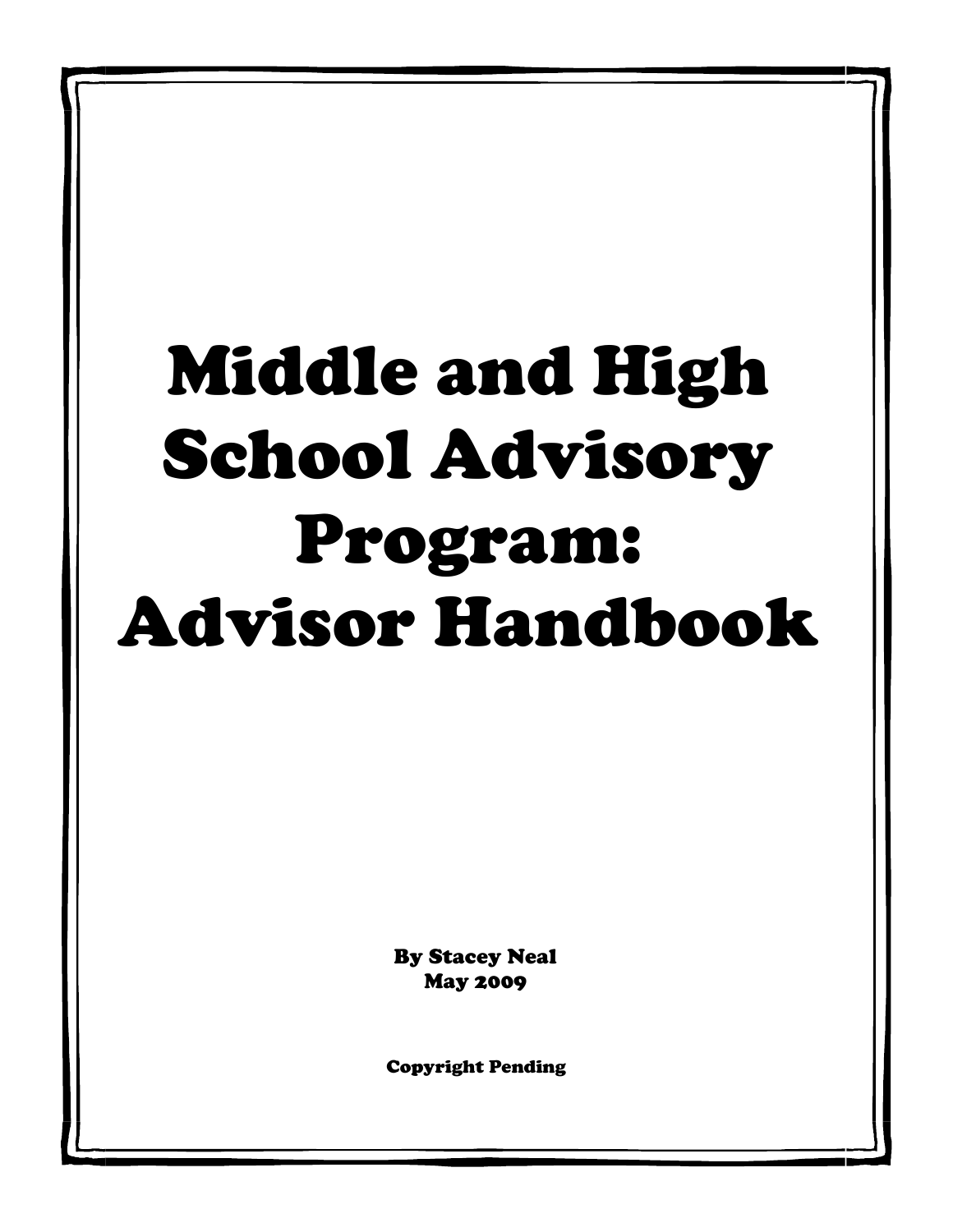## Table of Contents:

|                                                    | Page |
|----------------------------------------------------|------|
| <b>Part 1: Introduction</b>                        | 3    |
| What is an Advisory Program?<br>$\bullet$          | 4    |
| Why is an Advisory Program Important?<br>٠         | 5    |
| What is the Purpose of this Handbook?<br>$\bullet$ | 6    |
| Part 2: Foundation of the Advisory Program         | 7    |
| <b>Advisory Program Mission Statement</b><br>٠     | 8    |
| <b>Advisory Program Goals</b><br>٠                 | 9    |
| <b>Advisor Job Description</b><br>$\bullet$        | 9    |
| <b>Advisory Format</b><br>$\bullet$                | 10   |
| Confidentiality<br>$\bullet$                       | 11   |
| <b>Part 3: Skills for Advisors</b>                 | 13   |
| <b>Active Listening</b><br>$\bullet$               | 14   |
| <b>Modeling Behavior</b><br>٠                      | 16   |
| <b>Facilitation Skills</b><br>$\bullet$            | 17   |
| <b>Establishing Trust</b><br>٠                     | 19   |
| <b>Advocating for Students</b><br>$\bullet$        | 20   |
| Academic Advising<br>$\bullet$                     | 21   |
| <b>Co-Leading Advisory Sessions</b><br>$\bullet$   | 22   |
| <b>Part 4: Possible Concerns</b>                   | 23   |
| Self-Disclosure<br>$\bullet$                       | 24   |
| <b>Student Participation</b><br>$\bullet$          | 25   |
| <b>Crisis Situations</b><br>٠                      | 27   |
| <b>Part 5: Case Examples</b>                       | 29   |
| <b>Billy's Science Grade</b>                       | 31   |
| Billy's Science Grade: Take 2                      | 32   |
| <b>Weekend Plans</b>                               | 33   |
| Kim's Crisis                                       | 34   |
| <b>Part 6: Resources</b>                           | 35   |
| <b>Resources for Advisory</b>                      | 36   |
| <b>Resources for Students</b>                      | 37   |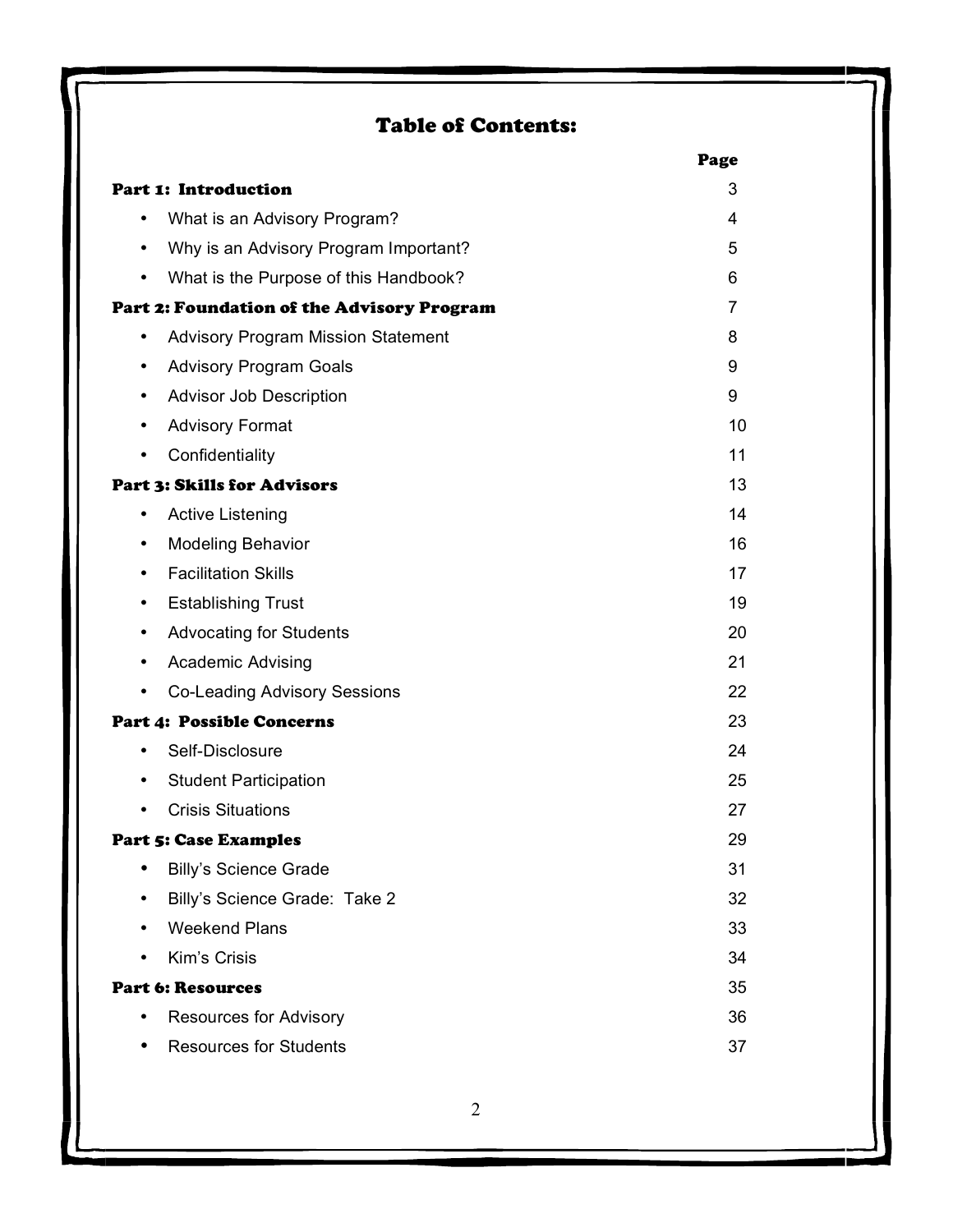## Part 1: Introduction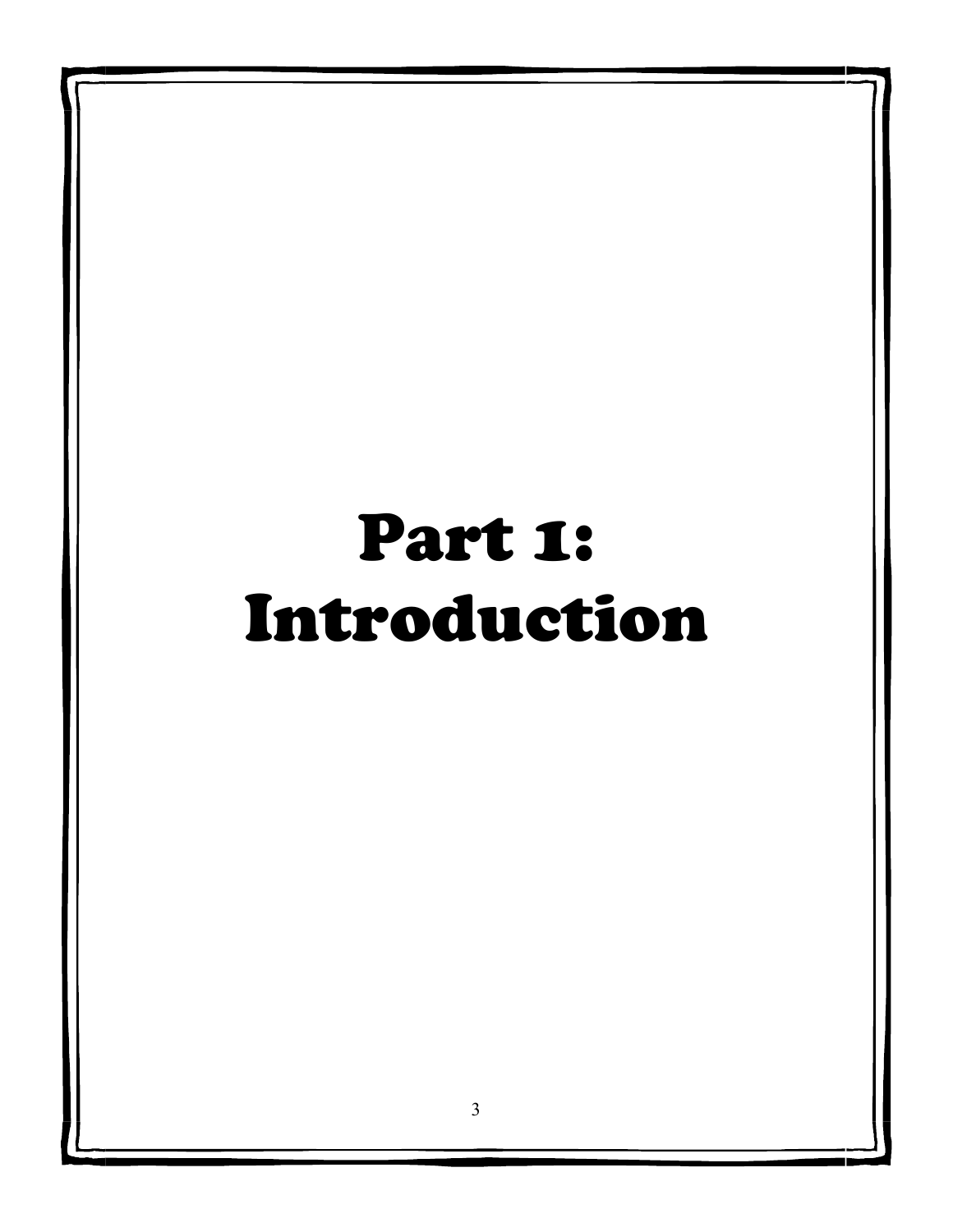## What is an Advisory Program?

Advisory is a program in which students meet regularly with a caring faculty member during a scheduled period in the school day. In order to effectively serve the specific student population, the activities that take place during advisory vary from school to school. However the underlying goal of most advisory programs is the same: to provide each student with consistent support and guidance from a member of the school staff. This adult, called the advisor, advocates for his/her group of students and runs the day-to-day activities of the advisory program. These activities range from the implementation of a curriculum to facilitation of a discussion to the distribution of important school information. See the "Advisor Job Description" section for specific duties at your school.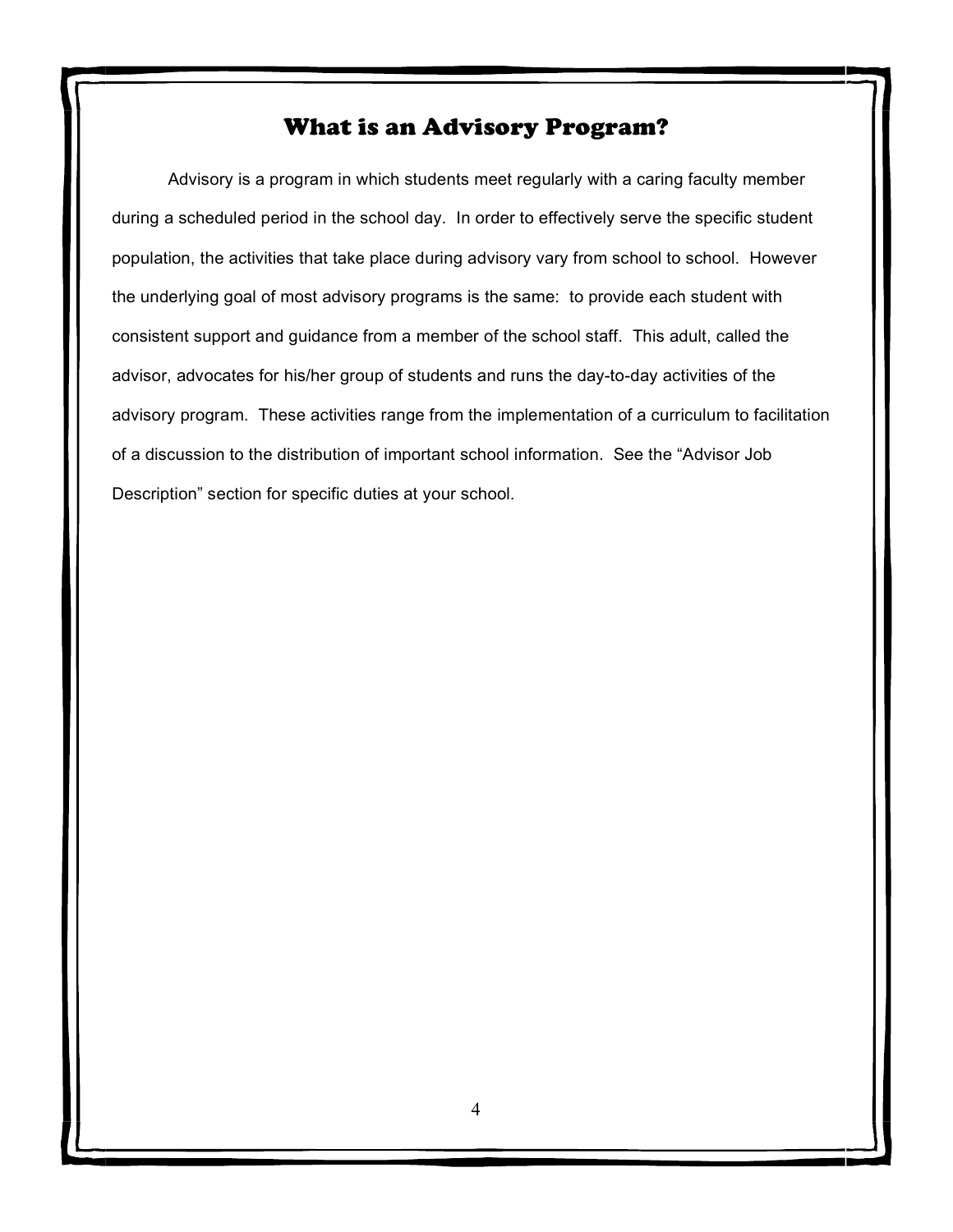#### Why is an Advisory Program Important?

Perhaps the most talked about benefits of an advisory program are the positive relationships that are created. Advisories help to build a sense of community in schools, which is important for preventing alienation. Furthermore, studies have shown that students' educational success is based on academic as well as social support. Rose Burkhardt (2005), the former president of the National Middle School Association, wrote in her article *Advisory: Advocacy for Every Student*:

If teachers expect students to be engaged learners, they must communicate to those students that they are cared for, respected, welcomed, and appreciated. Young adolescents need affirmation. They need support. They need to know that those who are charged with educating them are also concerned about them.

In addition to improving students' current academic performance, advisors can help students plan for their future academic careers. Many important decisions are made during the middle school and high school years about whether or not to graduate from high school and attend college. Advisory can serve as a time for discussion about future goals and aspirations. Advisors can assist students in making decisions that will help them achieve their life goals. Additionally, through advisory students can receive timely information about deadlines and procedures for graduating from high school and applying for jobs and colleges.

Finally, advisors often benefit from advisory programs as much as students do. Educators work hard everyday to make a difference in students' lives. The advisory program provides school personnel with another opportunity to get to know students well and help them in a significant and meaningful way.

5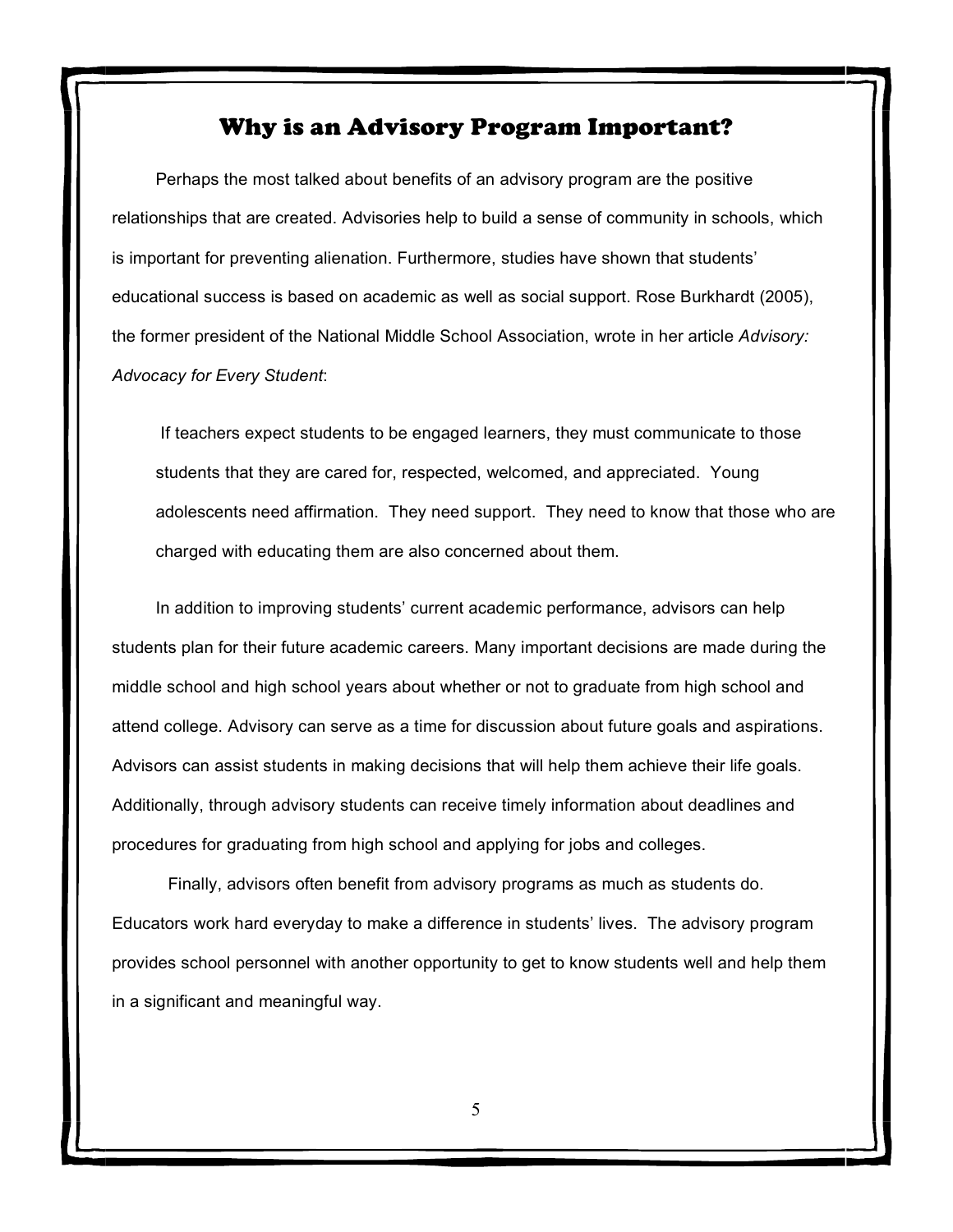#### What is the Purpose of this Handbook?

Educators generally possess many of the qualities that are necessary for advisors to have, such as a desire to help students and ability to lead group discussions. However, the way in which advisory sessions are conducted and the situations that may arise in advisory can be vastly different than in a typical classroom. As an advisor you may find yourself in new situations and dealing with complex student issues.

This handbook is a brief introduction on how to successfully and comfortably serve as an advisor for grades 7 - 12. It does not offer all of the answers, nor does it come jam-packed with specific activities. Rather it provides you with information and topics to study and address. This handbook can be used as part of the advisor training and it can be kept in the classroom for future reference.

Part 2 of this handbook outlines the most crucial aspects of the structure and set-up of the advisory program. You should make sure to carefully read this section and fully understand the advisor responsibility. The "Advisor Skills" addressed in Part 3 are skills that you can continue to develop over time in order to serve successfully in your role as an advisor. Although all skills addressed in this section are important, the topics do not need to be read in order. As situations arise in advisory, the relevant section can be read and discussed among the school faculty. Part 4 addresses some concerns for advisors that may come up during advisory. Next, in Part 5, some example advisory sessions are outlined, which allows you to think critically about what a successfully advisory session would look like. Finally, Part 6 provides additional resources for advisors and students.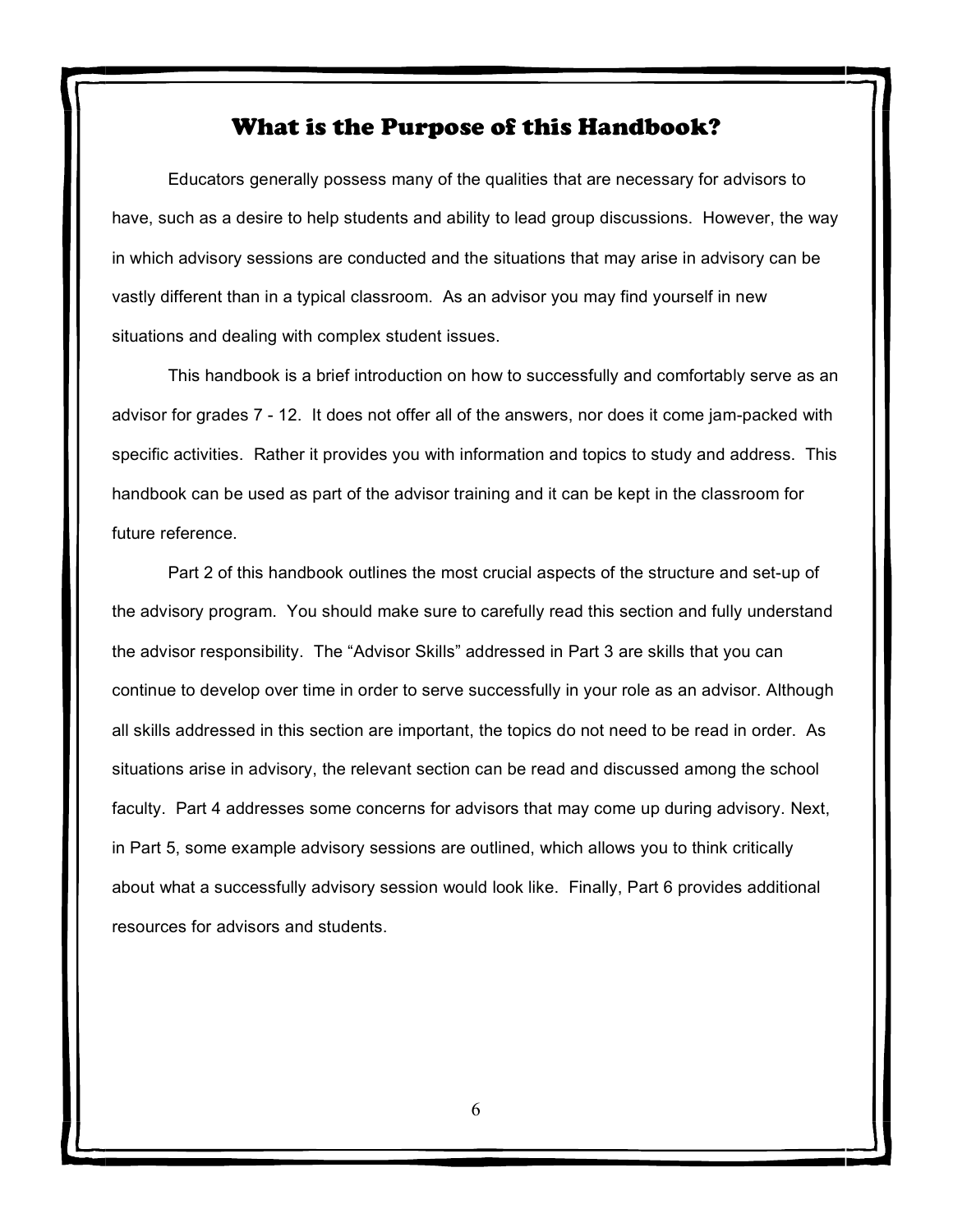## Part 2: Foundation of the Advisory Program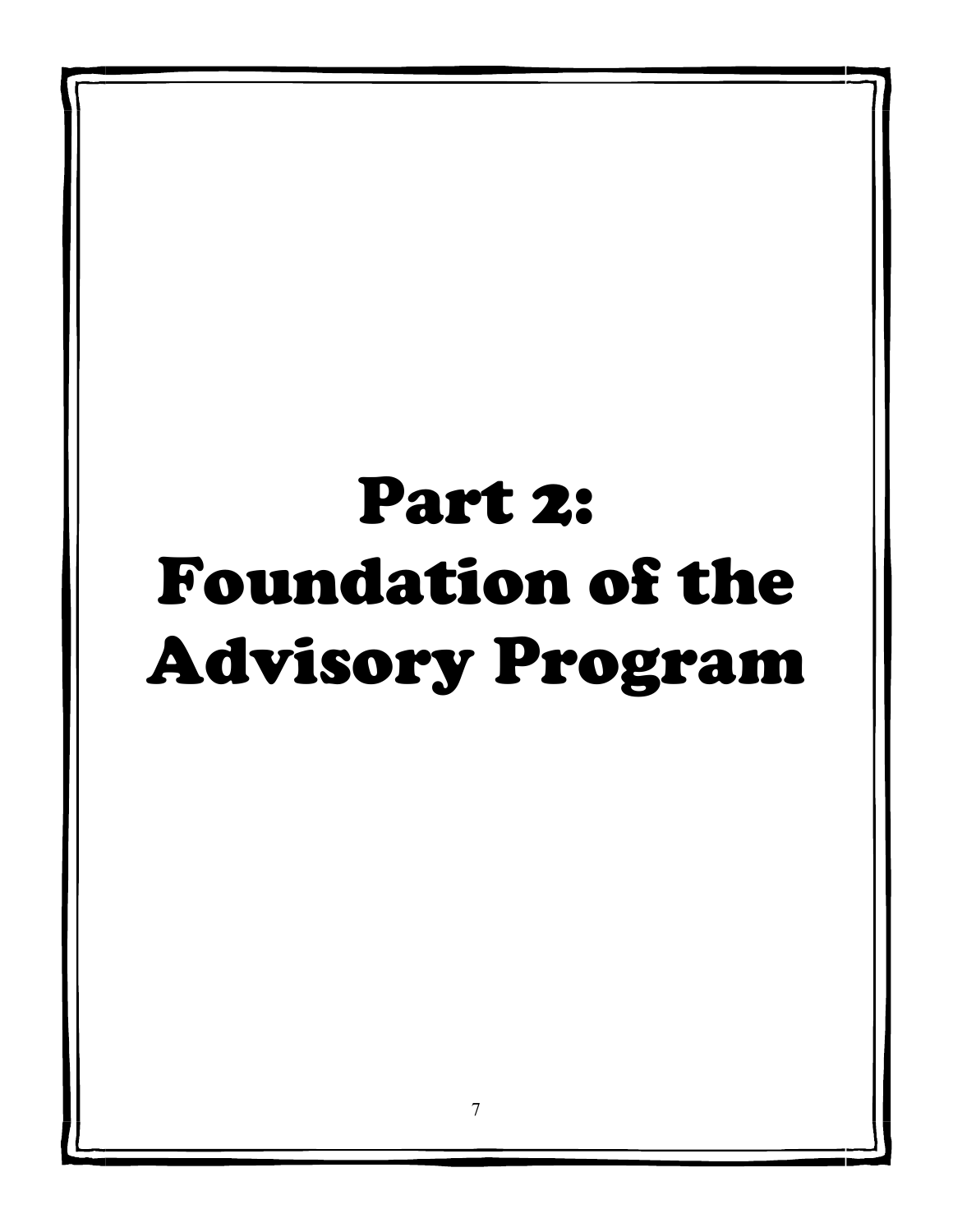#### About this section:

Each school has a different student population and different needs. For this reason each school's advisory program is unique in its mission, goals, advisor responsibilities, and format. The following topics should be thoroughly analyzed and determined by the person, or people, in charge of the advisory program at each individual school. This "Director of Advisory" may choose to fill in the information for you, by using the digital file to click and type in the box, or you may be asked to write in the following information by hand. Either way, make sure to fully understand each of these topics before taking any further steps!

## Advisory Program Mission Statement: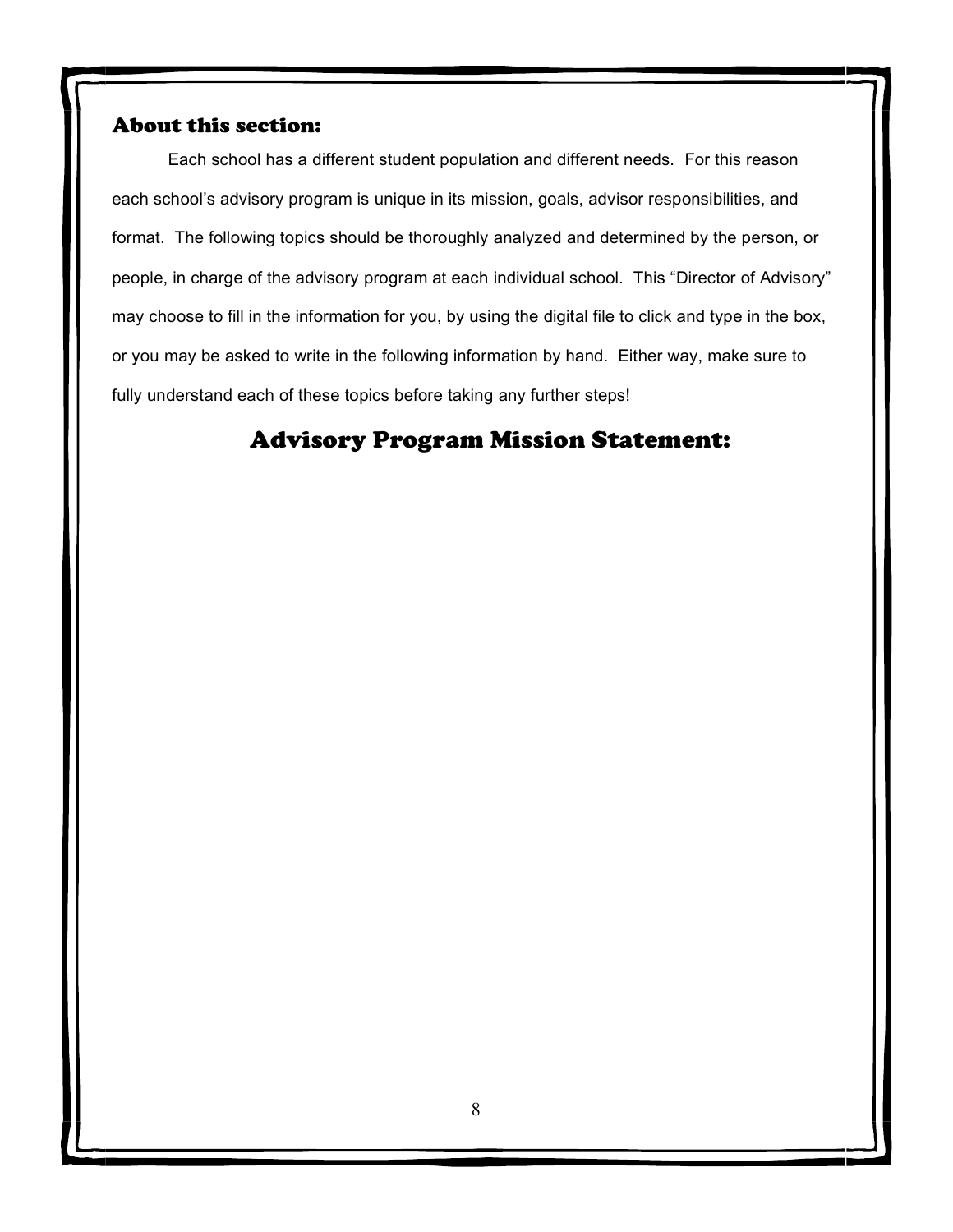## Advisory Program Goals:

## Advisor Job Description

When beginning any task, it is important to understand exactly what is expected of you. The first thing you must understand about your role is that you are NOT a counselor. You are a mentor, a support, and an advocate for your students. Whenever you feel that a situation or concern is outside of your comfort zone, seek out support from an administrator or colleague. Below you will find specific information about your role and responsibilities as an advisor.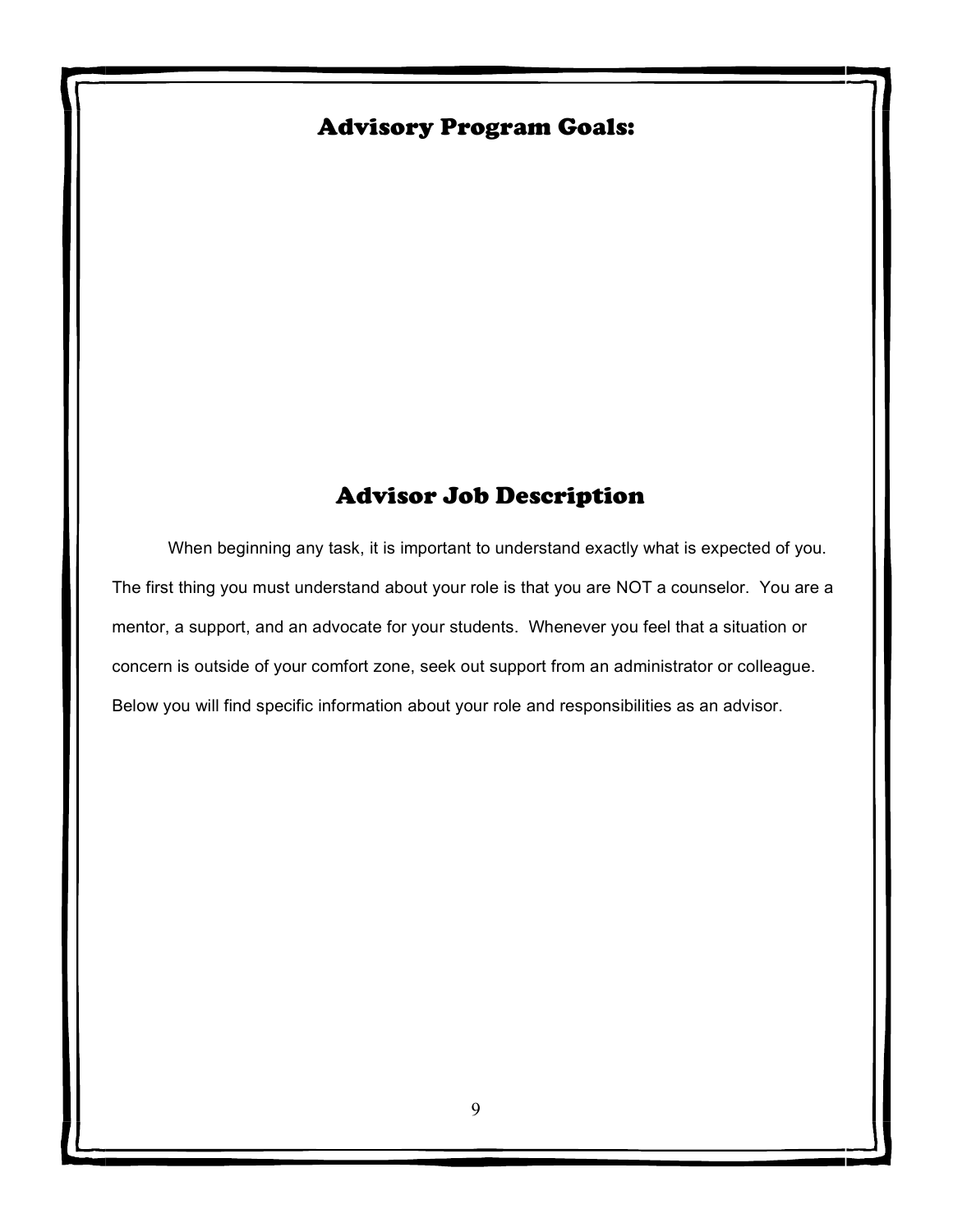## Advisory Format

The format of every school's advisory program is different to best suit the needs of the school and students. Below you will find information about how the advisory program at your school is set up. You will learn about the time frame of advisory and the types of activities that will take place during advisory.

#### **Time Commitment:**

#### **Advisory Activities:**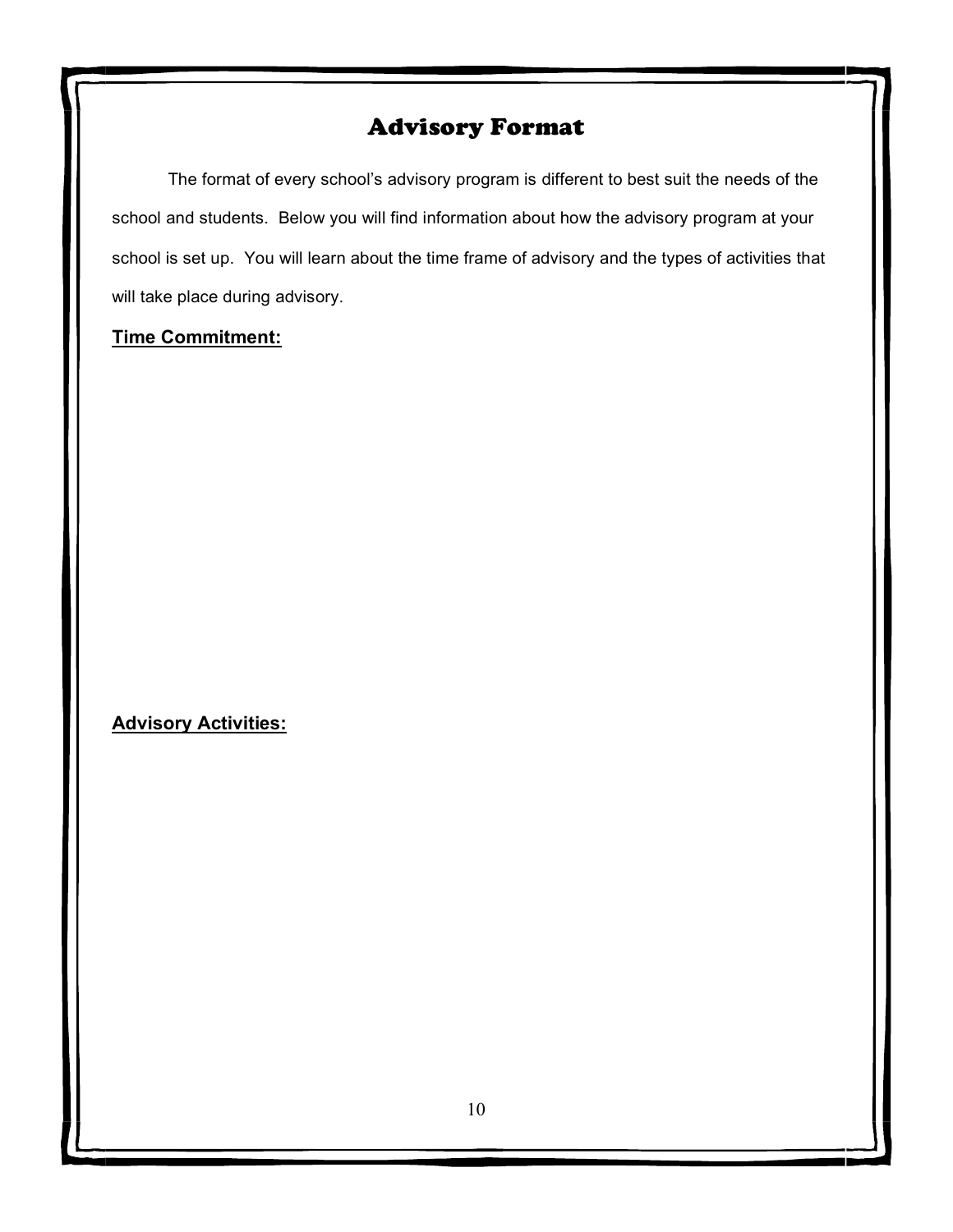#### Confidentiality

Building a trusting relationship with your students can be a very difficult and timeconsuming task. One way in which trust can be built is through the establishment of confidentiality for the group. Confidentiality means that any personal information that is shared during the advisory session will be keep "secret" and will not be shared with anyone outside of the group.

There may be times when you, as the advisor, have an obligation to break confidentiality. These "limits to confidentiality" include any time that you are suspicious that the student has been, is being, or will be harmed by him/herself or someone else. Additionally, you must break confidentiality if the student poses a threat to another person. If you are suspicious that one of these things may be true (you do not have to be certain), you should follow the school and district policies about reporting this information to the appropriate people. If you are unsure of whom to report to, you may consult with a counselor, administrator, or trusted colleague. However, since you will have firsthand knowledge of the situation, you will need to be the person to report the threat of harm.

If you are unsure of whether or not you should break confidentiality, it is best to seek help from another school professional. You may speak with a trusted member of the faculty without breaking confidentiality by omitting the student's name and any other identifying characteristics. Breaking confidentiality can be a very difficult thing to do. Just remember, when a student is in danger it is in the student's best interest to break confidentiality and get that student the support he or she needs.

Confidentiality is a concept that you should discuss with your students as soon as possible, preferably during the first meeting. Share with them the concept of confidentiality and let them know when you would have to break confidentiality.

11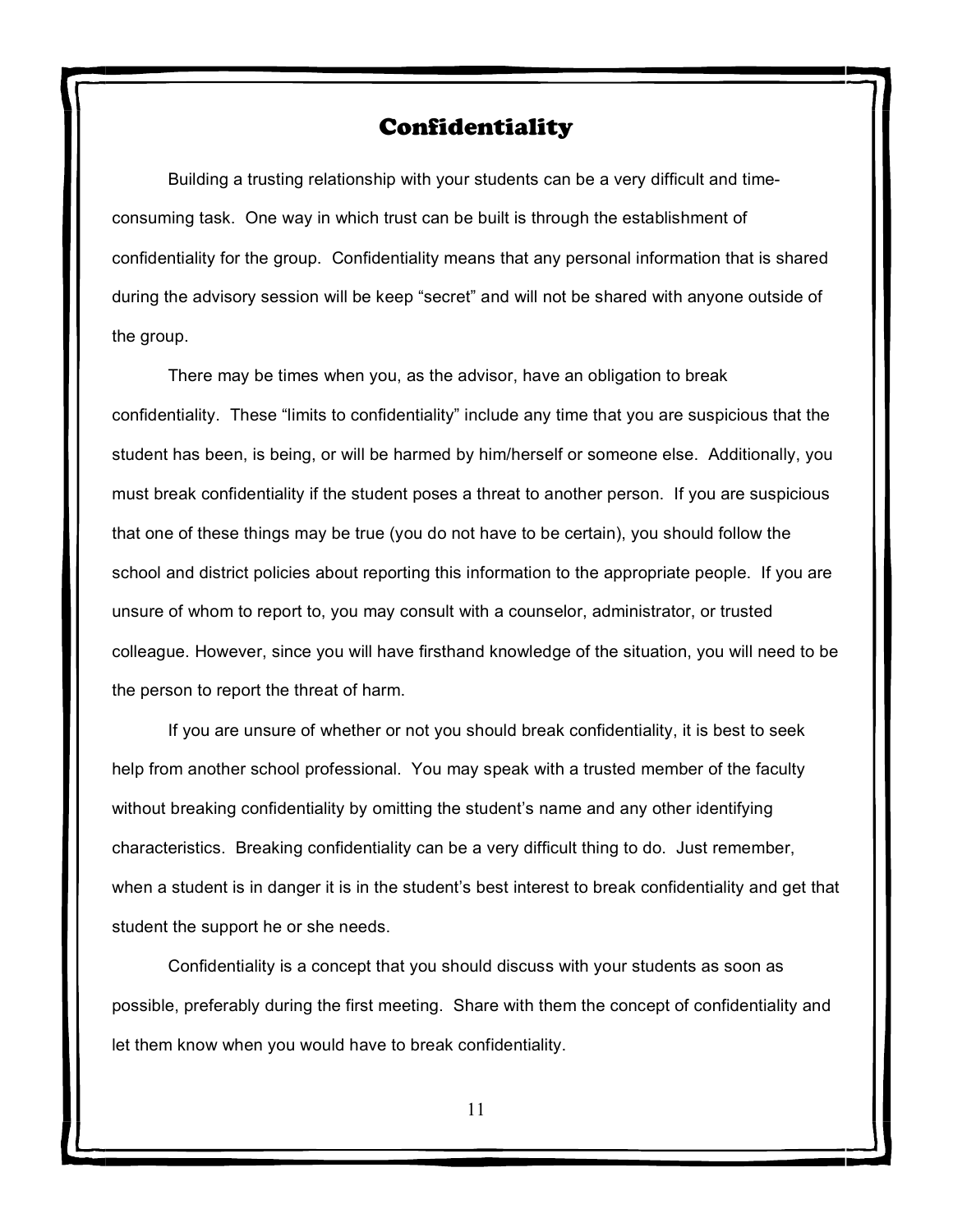In addition to your responsibility of confidentiality, the students in the group should also take a vow of confidentiality. At the establishment of the advisory group, each student should openly agree to confidentiality. Students may be skeptical of the concept at first. In order to address this uncertainty, you can ask the students about their past experiences with keeping secrets. Also, students may become more accepting of the idea if they work together to create a plan for what should happen if a student breaks confidentiality. For example, the person who breaks confidentiality may have to complete a formal apology to the group. You should remind the group about the concept of confidentially periodically throughout the year.

Here is one suggestion of what you may say to your students on the first day:

"Everything we discuss in advisory will be kept secret and no one will be allowed to talk about the personal information that is shared in advisory outside of this room. The only time that I will not be able to keep personal information secret is if I believe that you or someone else is in danger of being harmed. In this case I will need to get help, because I want to keep you safe."

Here are some example follow-up questions:

- 1) Do we all agree to this arrangement?
- 2) What will be challenging about keeping personal information secret?
- 3) Have there been times when someone told you that they would keep something secret but didn't? If so, what did you think about that?
- 4) What should be the consequence if someone breaks this agreement?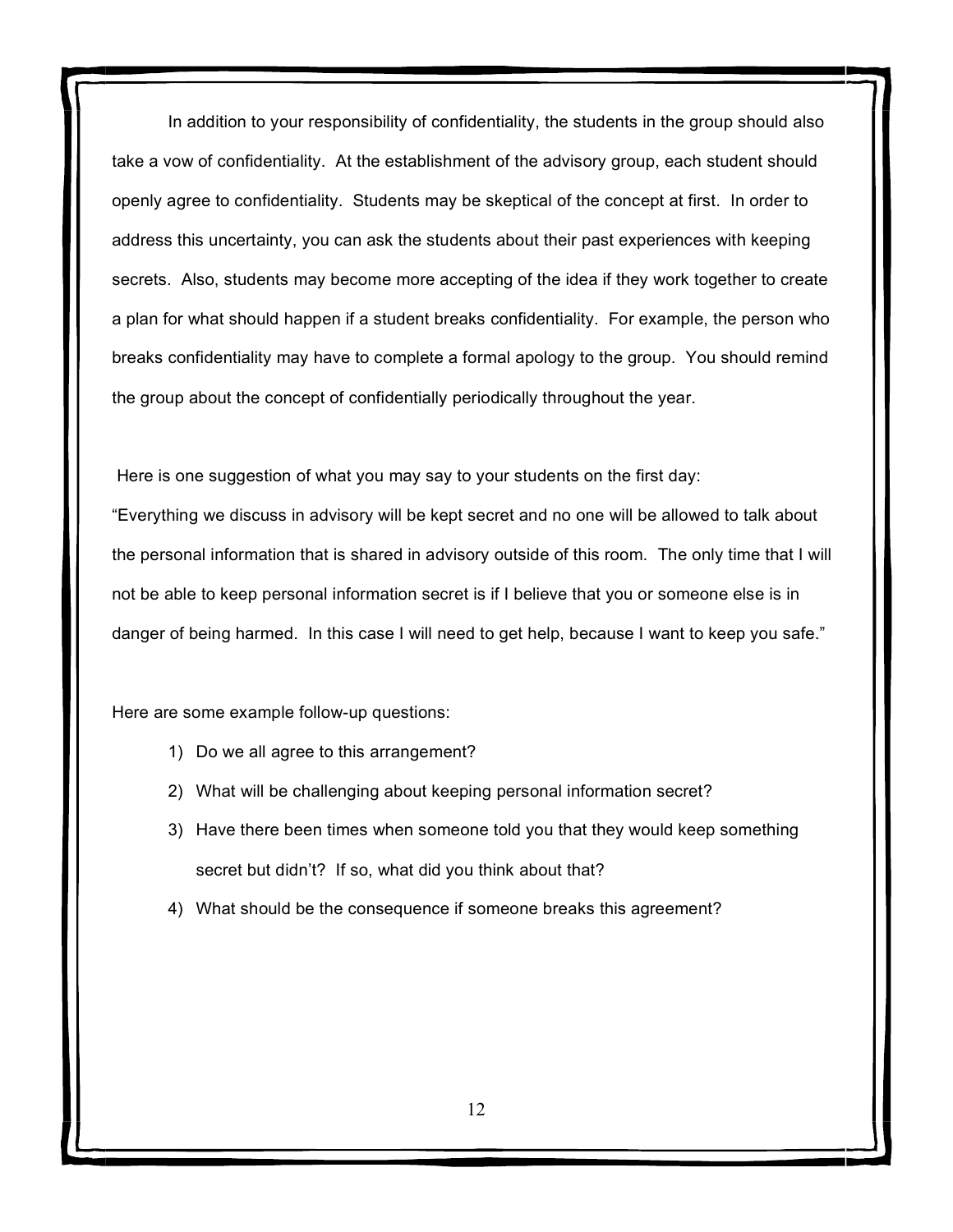## Part 3: Skills for Advisors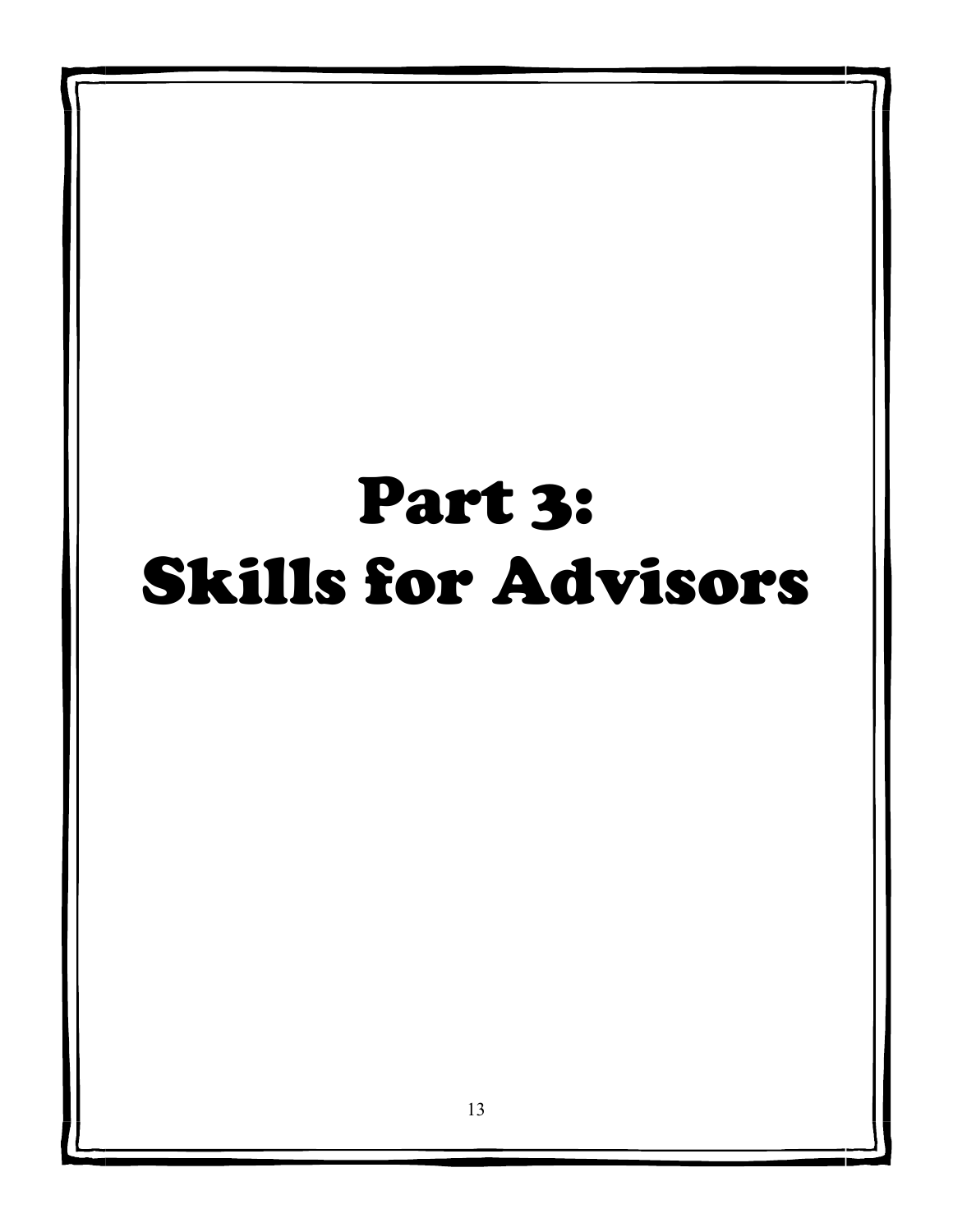### Active Listening

Active listening is an important skill for advisors to use during advisory. Additionally, the students in the advisory group would benefit from using active listening skills. These are skills that you should teach and practice with your students each day. Active listening is not as easy as it sounds; it takes focus, patience, and practice! Here are some of the main components:

- 1) Non-verbal communication:
	- Nonverbal communication goes both ways. Both the listener and speaker should practice observing what is being said through their own and others' body language. Eye contact, body language, and facial expressions can say more than words. Some people appreciate constant eye contact while other people are uncomfortable with eye contact. Personal preferences should be openly observed and discussed.
- 2) Paraphrasing and Summarizing Statements
	- When a person is speaking they may not truly know if you understand what they are saying. By simply repeating a statement back to the speaker, or by rewording their statements, you can convey to the speaker that you are following and understanding what is being said. This can truly create a connection between both parties.
- 3) Clarifying Questions
	- A clarifying question is a question that asks the speaker to provide more information in order for the listener to gain a better understanding of what is being said. You may think you know what the speaker is saying, but you may have missed the main point. By asking clarifying questions every now and then you can gain a deeper understanding. Moreover, asking clarifying questions can accomplish the same goal as paraphrasing and summarizing: to demonstrate to the speaker that you are with them.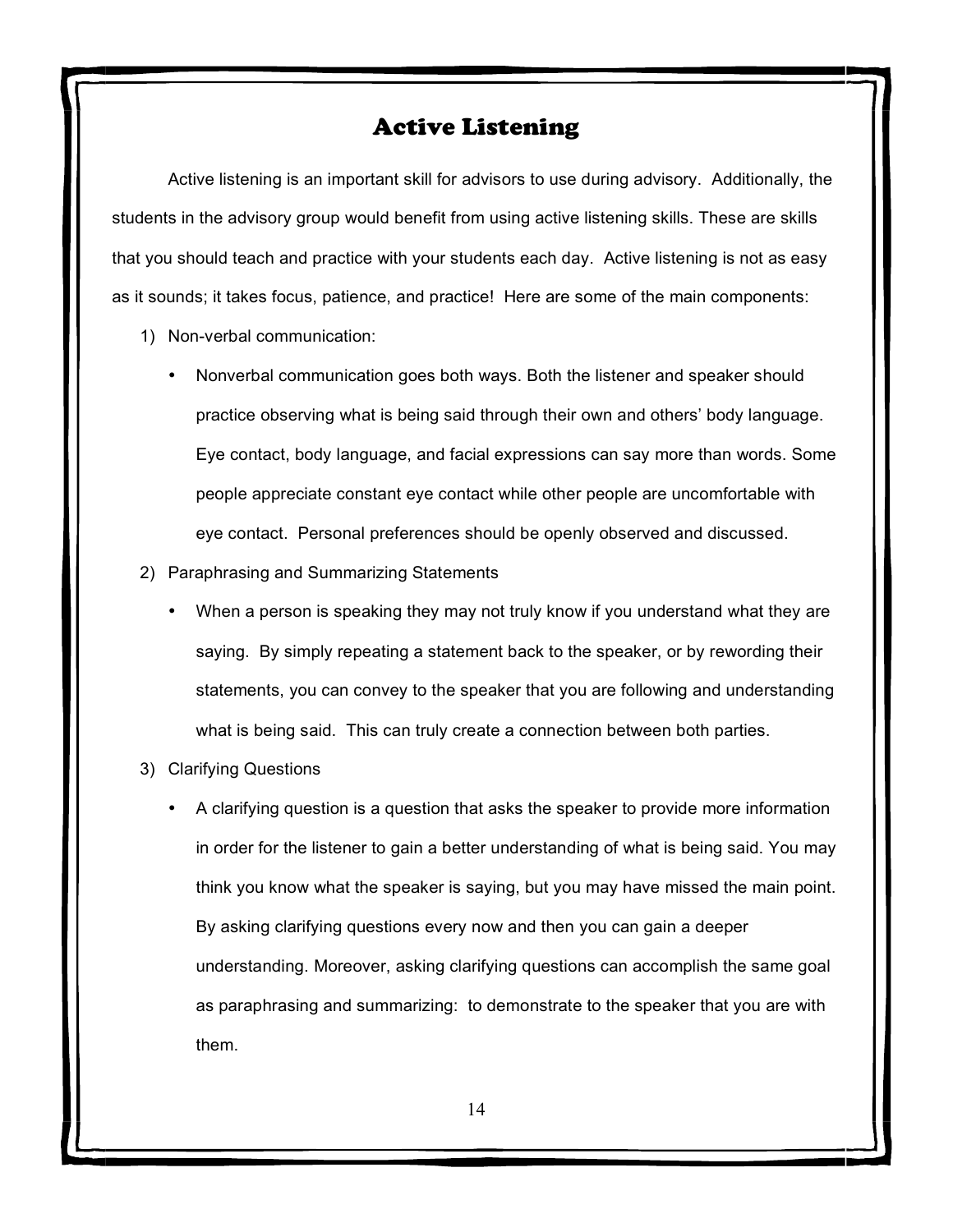- 4) I Statements:
	- Students, and even advisors, must practice using I statements in advisory. At times students will disagree and may inadvertently insult each other. Instead of yelling at each other, students must express how they feel using "I" statements, not "You" statements. In using I statements students should use the following format: I feel \_when you \_\_\_\_\_\_ because \_\_\_\_\_. Using I statements allows people to express their feelings without verbally attacking each other. This is strong conflict resolution skill that all students should learn and try to utilize.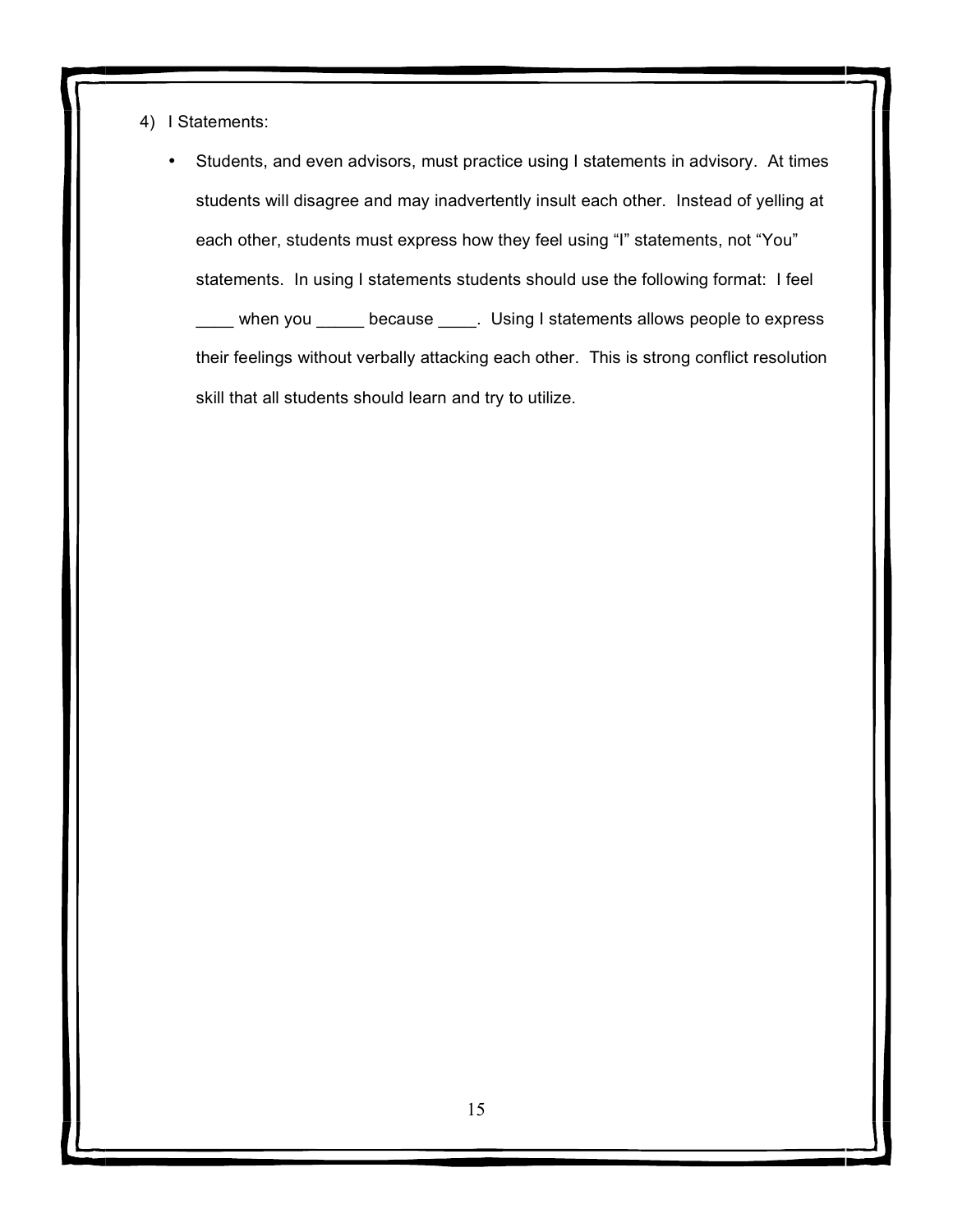#### Modeling Behavior

As educators have learned through the years, modeling behavior is often a more teaching powerful tool than direct instruction. You may have heard of the Bobo Doll Experiment. In this experiment researchers found that children who observed aggressive behavior acted out aggressively, and those who observed non-aggressive behavior showed little aggressive behavior. This experiment demonstrates the power of modeling.

One of the most important lessons that students may learn in advisory is how to relate to others in an appropriate and meaningful way. In advisory, students have a chance to interact with people outside of their typical social group. Advisory can be a great time for students to learn new social skills without any formal instruction. As the advisor, you can help facilitate the students' interactions to ensure that they are learning positive behaviors from each other.

As the adult in the room, students will naturally look to you as the authority figure and will watch how you act and react. For some students you may be one of the most positive role models they have in their lives. Students will learn appropriate interactions by watching you. They will observe how you speak to and interact with students and other adults. If you are coleading an advisory group you will have a wonderful opportunity to model appropriate interactions (see "Co-Leading Advisory Sessions").

You should also model appropriate communication with your students. As stated in the "Active Listening" section, active listening is a skill that advisors and students should use together. Formally teaching students about active listening may be beneficial, however, they will learn even more by watching you model the behavior.

Although at times there will not be visible proof that they are learning these skills, they will observe your behavior everyday and will internalize it over time. You must be patient and believe that in the long run your good example will have a large positive impact on your students.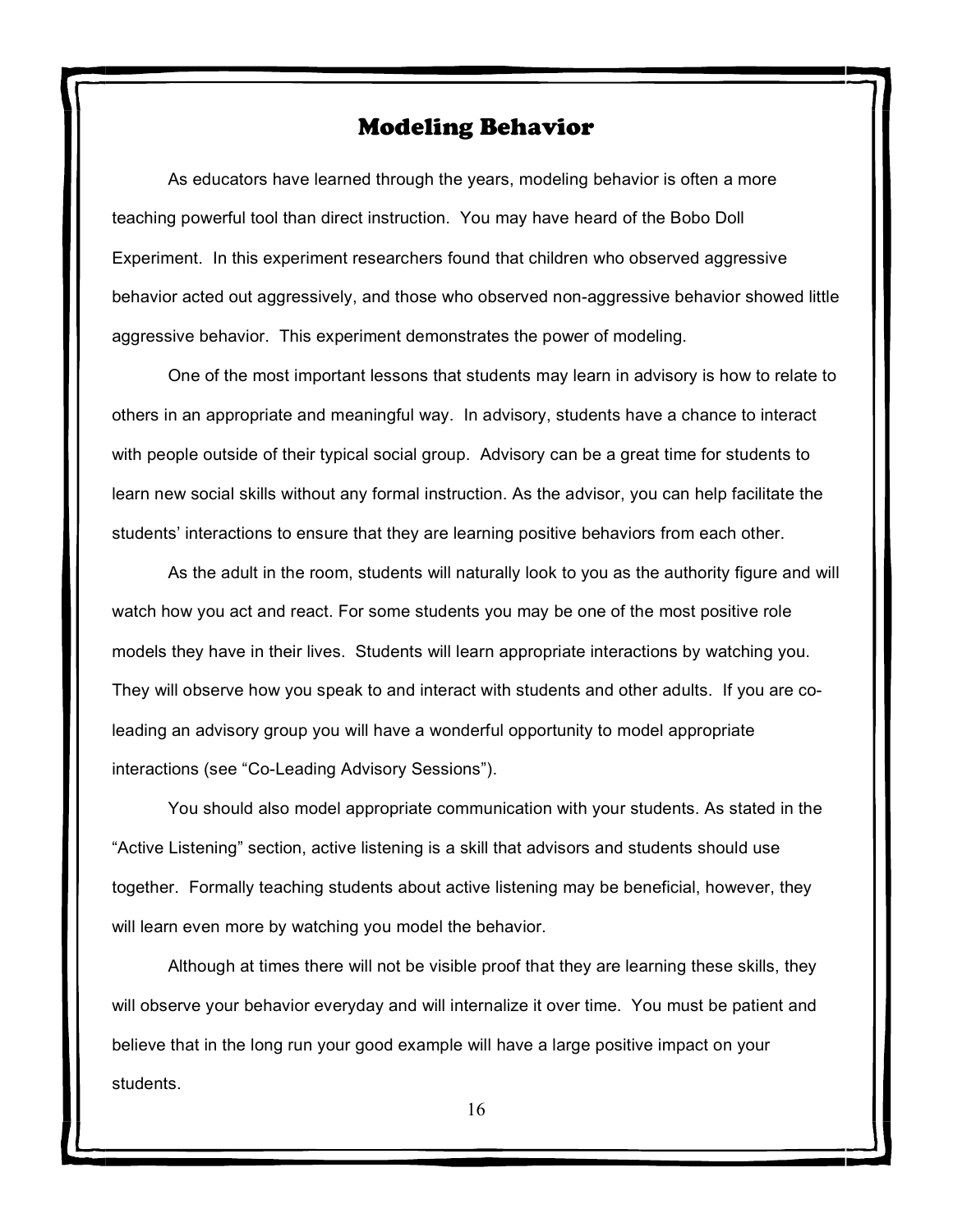#### Facilitation Skills

As the advisor, one of your main responsibilities may be to facilitate discussions among students, whether formally or informally. Your job is not to instruct students on course material, but rather your job is to guide them in viewing situations from all directions and allowing them to come to their own conclusions. At the beginning of each discussion, be sure to remind students about confidentiality and the limits of confidentiality (see the "Confidentiality" section).

Generally you will begin the discussion by posing a question or setting up a situation around which the discussion will revolve. Throughout the discussion you can ask follow up questions to the initial discussion topic. For example, you can start by having the students discuss the scenario itself. Then you can follow up by asking them what they think about the situation. Finally, as a wrap-up question, you can ask them how they can relate the scenario or topic to their lives. When ending a session it is important to use a wrap-up question or statement. This allows the students to understand that the session has concluded, to feel that they have been heard, and to encourage them to take their new learning outside into their lives.

Another role of the facilitator is acting as a non-judgmental observer. You should use your active listening skills, including body language, clarifying questions, and paraphrasing. You should try to stay away from comments that will stunt the conversation. For example, telling someone that they are "right" or "wrong" is a good way to end the conversation, as the students will feel that the correct answer was given or that they don't want to give an incorrect answer. Allow the students to decide for themselves what they think about each others' comments. Also, as an "observer", self-disclosure should be used sparingly and thoughtfully. You should only self-disclosure if you feel that it will add to students' understanding. For more help on this concept read the "Self-Disclosure" section.

You will need to provide structure and cohesion to the discussion. Students often go on tangents when asked to have a discussion. Sometimes when students get off-topic they have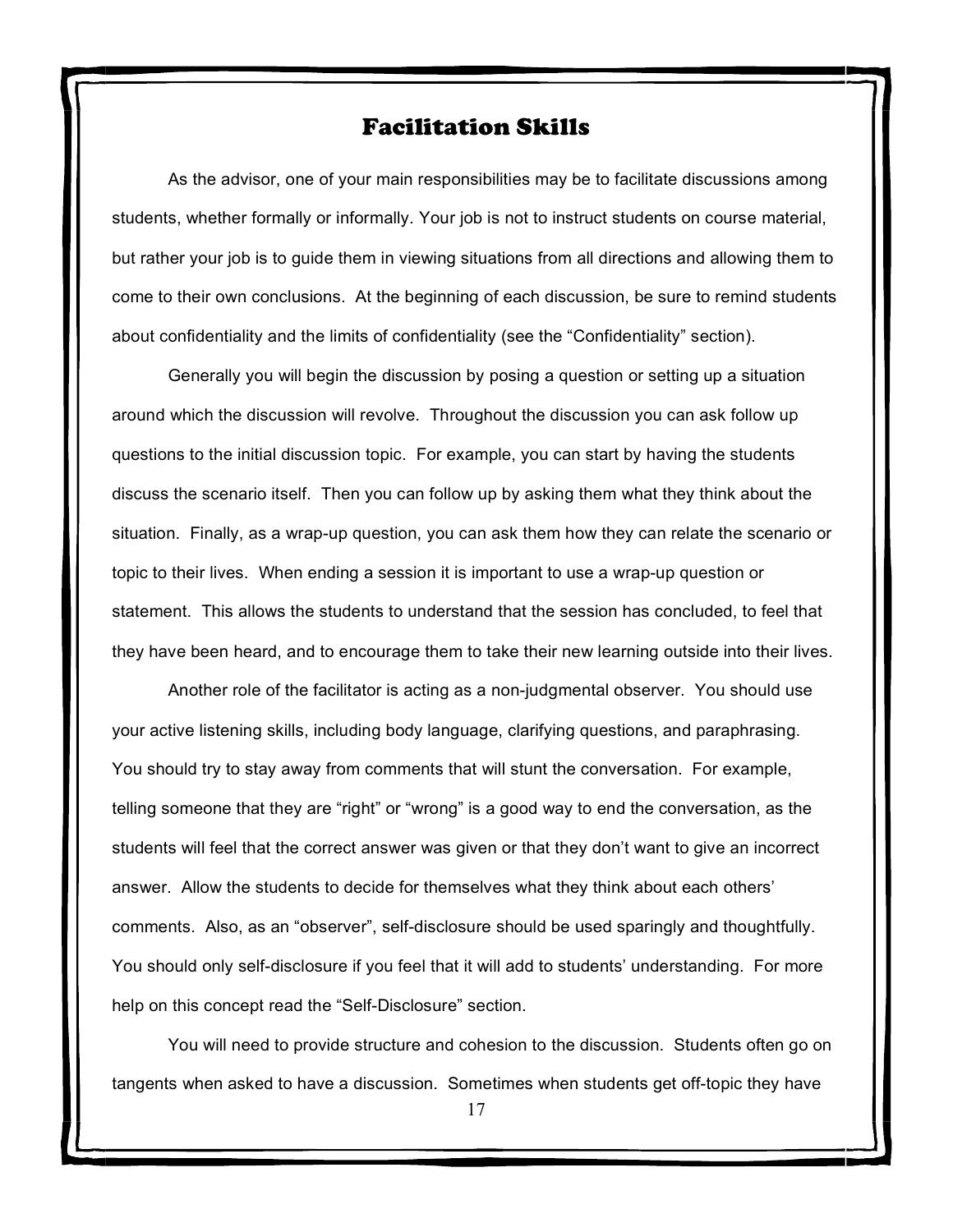very interesting and worthwhile discussions. However, at times the topics they discuss do not have much relevance or importance in the students' learning. When this happens, you will need to redirect the students to the question or situation at hand. Keep in mind, too, that you are still in charge of enforcing school rules. If the conversation changes to a topic that you do not feel comfortable with, you have the right to stop the conversation completely.

Also, the structure of the advisory session can greatly impact how well the discussion goes. For example, arranging the chairs or desks in a circle allows the students to see each other and to communicate with each other easily. Typically, this helps to keep conversations moving. However, other room arrangements can also work well. Before beginning each session, consider the topic that will be discussed. Is it better to have a discussion in a large group, small group, or pairs? As a facilitator, it may be helpful to change the format of the discussions to keep students' interest and attention.

As the facilitator, your positioning in the group should also be considered. If you choose to put the chairs in a circle, you may choose to sit with the students or not. Sitting with the students can help increase their connection with you. However, if you choose to sit in the circle, keep in mind that this discussion is all about the students learning from each other. You are not there to teach, but rather, to guide and support the students.

Finally, during these conversations, silences can feel awkward and many facilitators feel the need to fill in these silences. However, silence can have a powerful impact on a discussion. It allows previous comments to "sink-in" and it allows the students time to think and reflect.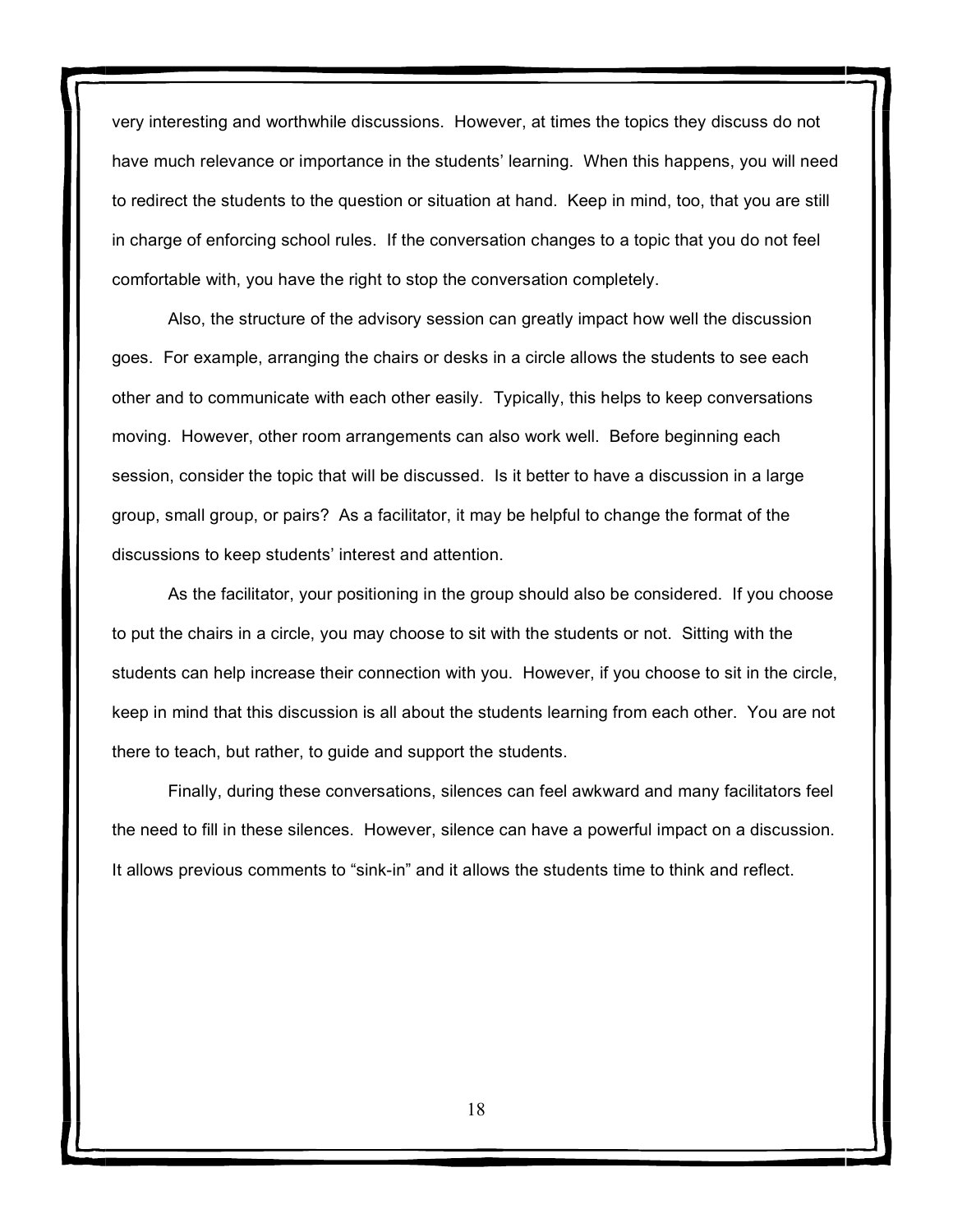#### Establishing Trust

Many advisors want to jump right in and begin holding discussions and helping students with their questions. However, building trust is a very important first stage. Trust is the key to having meaningful discussions in which students share their thoughts and ideas. Below are suggestions for building trust and handling the, sometimes uncomfortable, initial meetings.

During the first several sessions, it is best to stick to low risk activities. These activities are called "Ice-Breakers," because the purpose of these activities is to work past any uncomfortable feelings in fun and exciting ways. For example, students can complete a "trait scavenger hunt" in which they ask each other who has a pet or whose favorite food is ice cream. "Ice-Breaker" resources are listed in "Resources for Advisory".

Another way to create an open and trusting environment is to work with the students to create the rules and procedures for advisory. Students will take more ownership of the group if they are part of the decision making process. This includes the establishment of the rules of confidentiality. As mentioned in the "Confidentiality" section, establishing a climate of trust begins with the promise of confidentiality.

If you notice that your group is having difficulty building trust (if members are hesitant to express themselves), you may choose to openly state your observations and explore the reasons for this with the students. Addressing issues openly and immediately will help build group cohesion. Also, by sharing your observations and thoughts, you are showing the students that you can be trusted as part of the group as well.

Finally, even if trust is strongly established at the beginning of the year, it needs to be reestablished throughout the year. Sometimes when students share a personal experience, they can become worried about how they will be viewed. Students should be reminded about the rules of confidentiality. Again, the advisor can openly state these observations and let the group discuss the reasons for mistrust.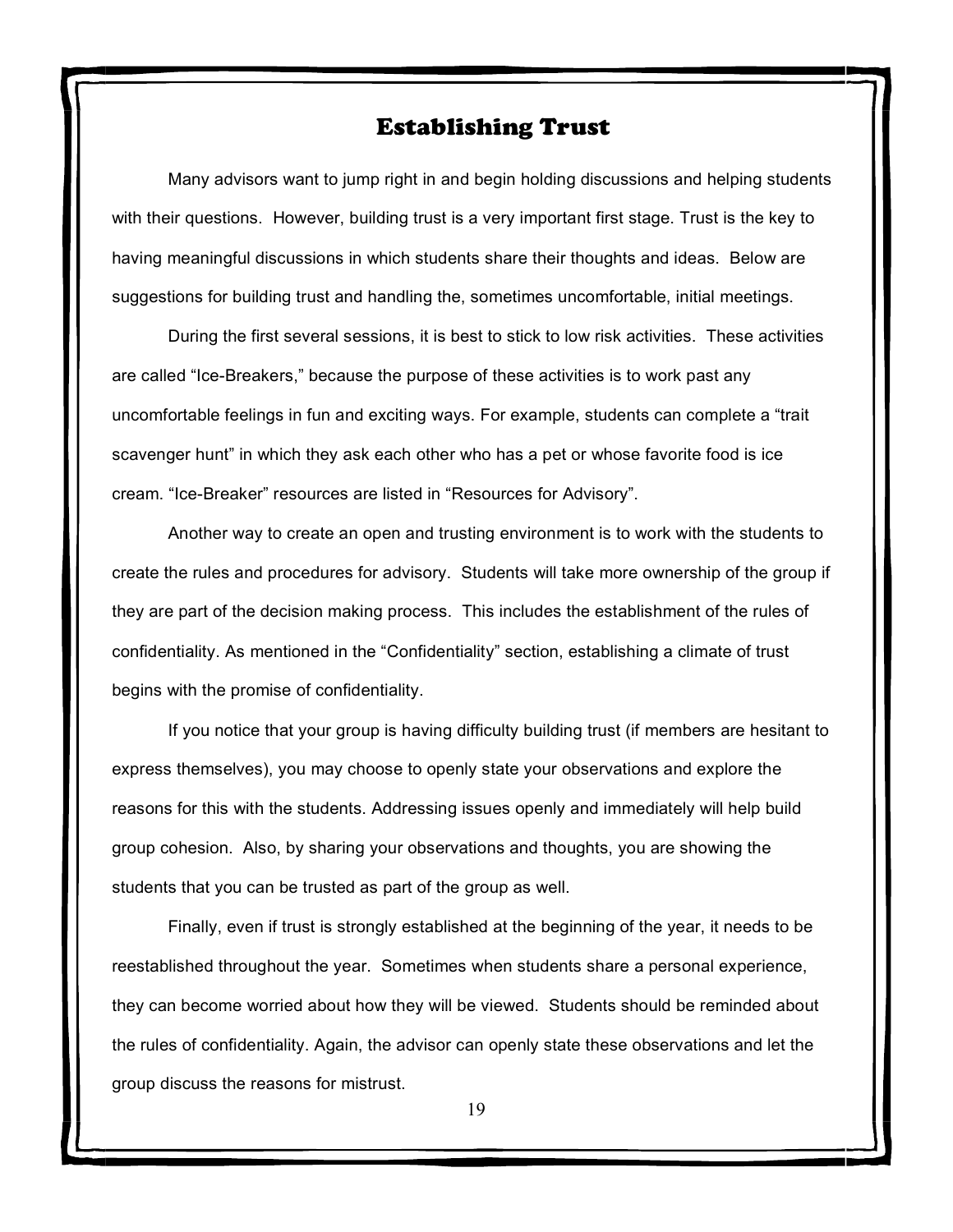#### Advocating for Students

Being an advocate for your students means helping them stand up for themselves. You will help your students figure out what they want and how to achieve it. In short, an advocate is a person who wants the best for his or her students and will support them in getting it.

As the advisor, one way that you will advocate for your students is by collaborating with the students' teachers. For example, if a student is having difficulty in class, they often benefit from speaking directly with the course teacher. However, many middle and high school students have not developed the skills necessary to talk to authority figures comfortably. At times, you may find that after rehearsing what they will say with you the students will be able to approach their teacher. However, you may also find that your advisees cannot or will not approach other adults to advocate for themselves. In these situations, you can offer to go with the student or you may go on your own (with the students' approval).

As the students' advisor, or advocate, you should also work collaboratively with parents. At the beginning of the year you may choose to call home to establish a relationship with the parents. You can explain to parents your role and your goals as an advisor. Getting to know the parents and teachers of your advisees will help you to serve as a better advocate.

Here are a few tips on how to work collaboratively with parents and teachers:

- 1) Develop a relationship with them before an issue arises.
- 2) Work together on developing ideas and solutions.
- 3) Do not be confrontational or place blame if there is an issue.
- 4) Try to understand how the student operates in the classroom or at home in order to see the situation from the other person's point of view.
- 5) Use your active listening skills (from the "Active Listening" section).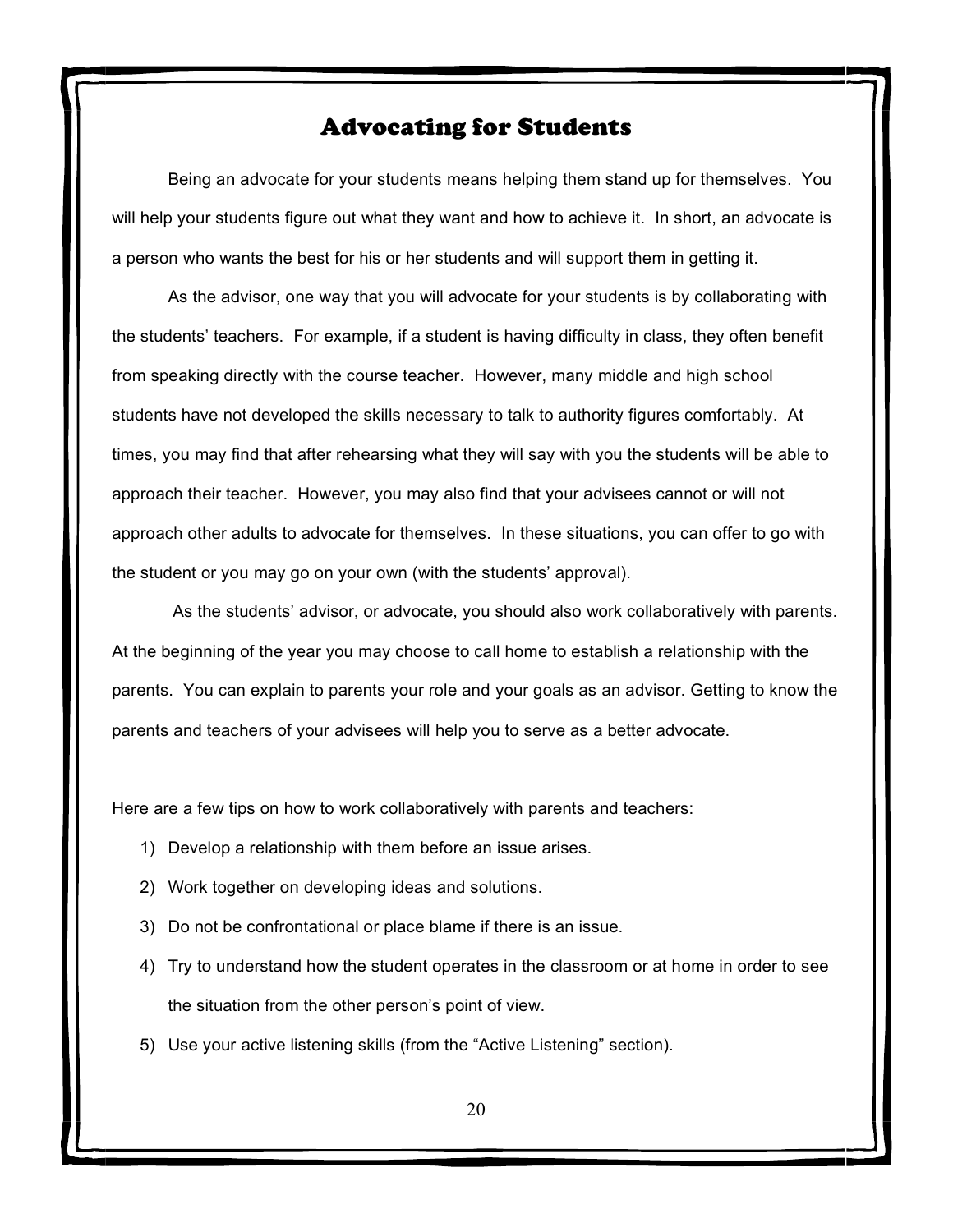### Academic Advising

As a student's advisor, you will have a more comprehensive view of the student's academic performance than any other professional in the school. Not only will you be able to review your students' report card, but also you will have knowledge of what the students are doing in their classes day to day.

One of the things that you can, and should, do is to learn the graduation requirements. You should know what courses the students need to take to graduate and what grades they need to pass the classes. Students often do not know or understand the graduation requirements and do not know which classes to take or why they were assigned certain classes. If you understand the requirements, you can help students choose classes that will move them toward graduation. Students will still be required to meet with their counselor to discuss their course choices. However, you will be another support (or a safety net) for your students as they work toward graduation. Moreover, you can help students understand the importance of the classes they are taking and why they need to do well.

Another important activity for advisors to do is review student report cards with the student present. Allow the student to talk to you about what they are happy about and what they need to work on. This will accomplish three very important goals: 1) you will know which areas to praise for each student, 2) it will allow the students time to reflect on their own work, and 3) it will help students set goals. You can help your advisees set academic goals, which should be specific and attainable. You can help your students create realistic goals and support them in achieving them. For example, if a student earned an F in math, it may be unrealistic for that student to bring the grade up to an A by the end of the week. Instead you can help that student set small goals, such as turning in every math assignment for an entire week.

21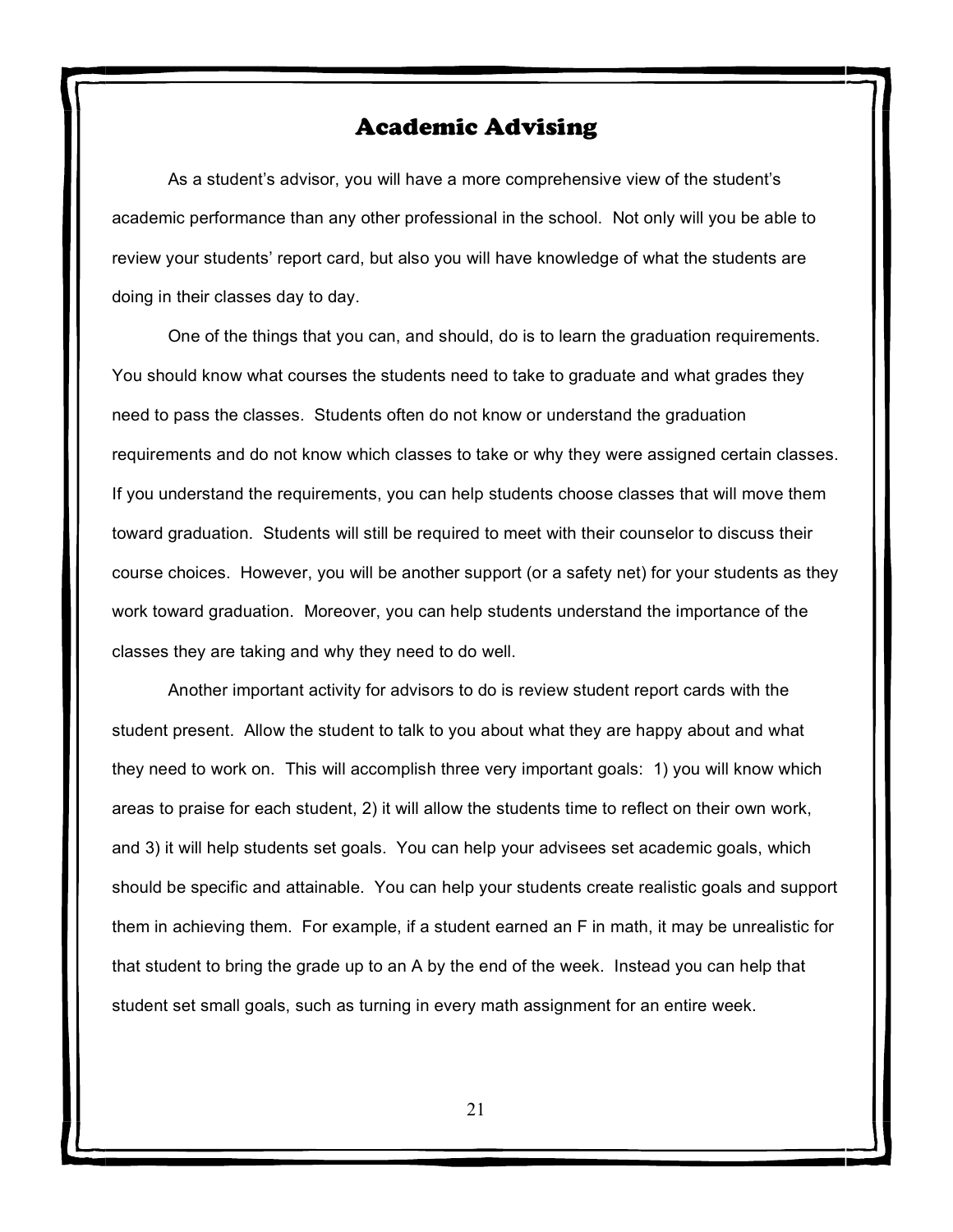### Co-Leading Advisory Sessions

In some models of advisory, a specific type of collaborative relationship is required, the co-advisor. In this model, two advisors work together to oversee a group of students. This collaborative relationship requires strong cooperation and communication skills, as well as patience.

Co-advisors must be provided with an opportunity to meet together before the first advisory session. In this meeting you and your co-advisor should spend time getting to know each other. You should discuss what strengths you believe you can bring to the advisory group, and areas in which you will need some support. You should be honest so you can support and learn from one another. Also, you should discuss your expectations for advisory and how you foresee it being run. For example, how structured would you like the sessions to be, how should the chairs be arranged, and how should time be spent?

Even after this initial meeting with your co-advisor, it is very beneficial to continue to meet to share thoughts, suggestions, and concerns. However, unless your school sets aside specific time to do this, it can be very difficult for co-leaders to continue to meet. Talking with your co-advisor is a very important part of the advising process and should not be underestimated. One option would be to take a moment at the beginning of each session to plan the day's activities with your co-leader and allow the students to watch the process. They will learn about goal setting and planning. Also, taking the last minute of the advisory period to decompress with your co-leader will save you future stress.

When two people are asked to work closely together, conflicts are bound to arise. If the conflict arises while you are in an advisory session, you can use the disagreement as a meaningful teaching moment. Your students can observe how this disagreement unfolds and how it is handled. They will learn productive conflict resolution by seeing it modeled.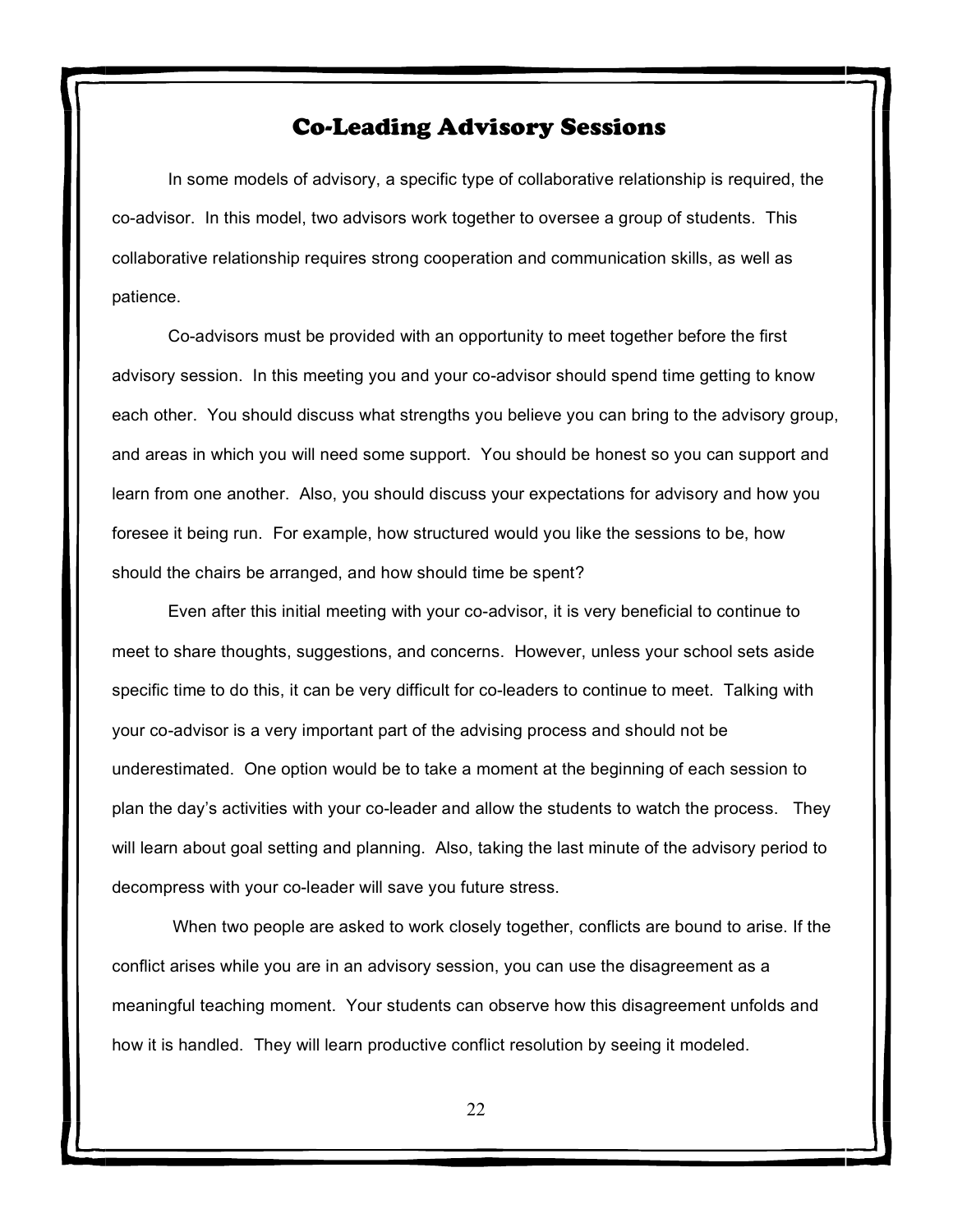## Part 4: Possible Concerns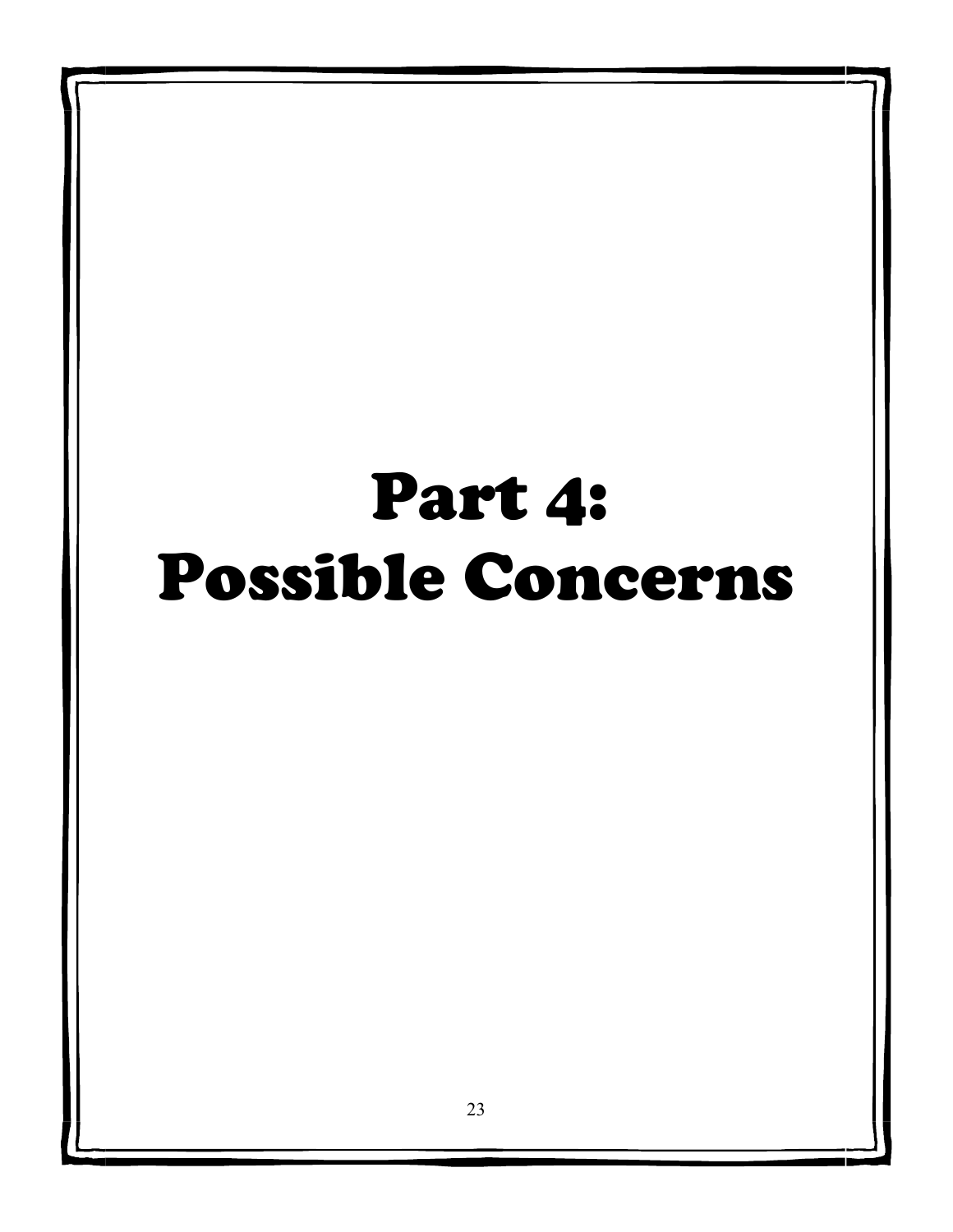#### Self-Disclosure

When trust is established your students will share stories with you and you may become a confidant for them. You will learn a lot about your students. You will know about their friends, family, and grades. The students will, in turn, want to know about your life. This can be a tough situation for professional adults. You will want to bond with your students. On the other hand, you don't want to share more than you are comfortable with, after all, you may have these same students in your academic classes.

So, just how much should you disclose to your students? Your district and school policies still apply in advisory, so you want to be aware of what the school allows in terms of conversations. But beyond "school rules," no one can tell you exactly how much and what information to share about yourself with your advisees. You need to establish for yourself what you are willing to share with your students.

Always keep in mind that the purpose of advisory is to support students. Too much selfdisclosure from the advisor can turn the focus from the students to the advisor. In order to determine what you are willing to disclose always keep in mind the purpose of self-disclosure. Self-disclosure is meant to be a powerful way to build trust, bonding, and deepen students' understanding of a topic. Two questions you can ask yourself are, "What impact will my selfdisclosure have on the group? How will my self-disclosure benefit the students?"

Take a moment now and think about what topics you are comfortable sharing with your students. It is a good idea to think about this so you will not be *too* caught off guard when your advisee asks you, "have you ever…" or "what do you think about…?"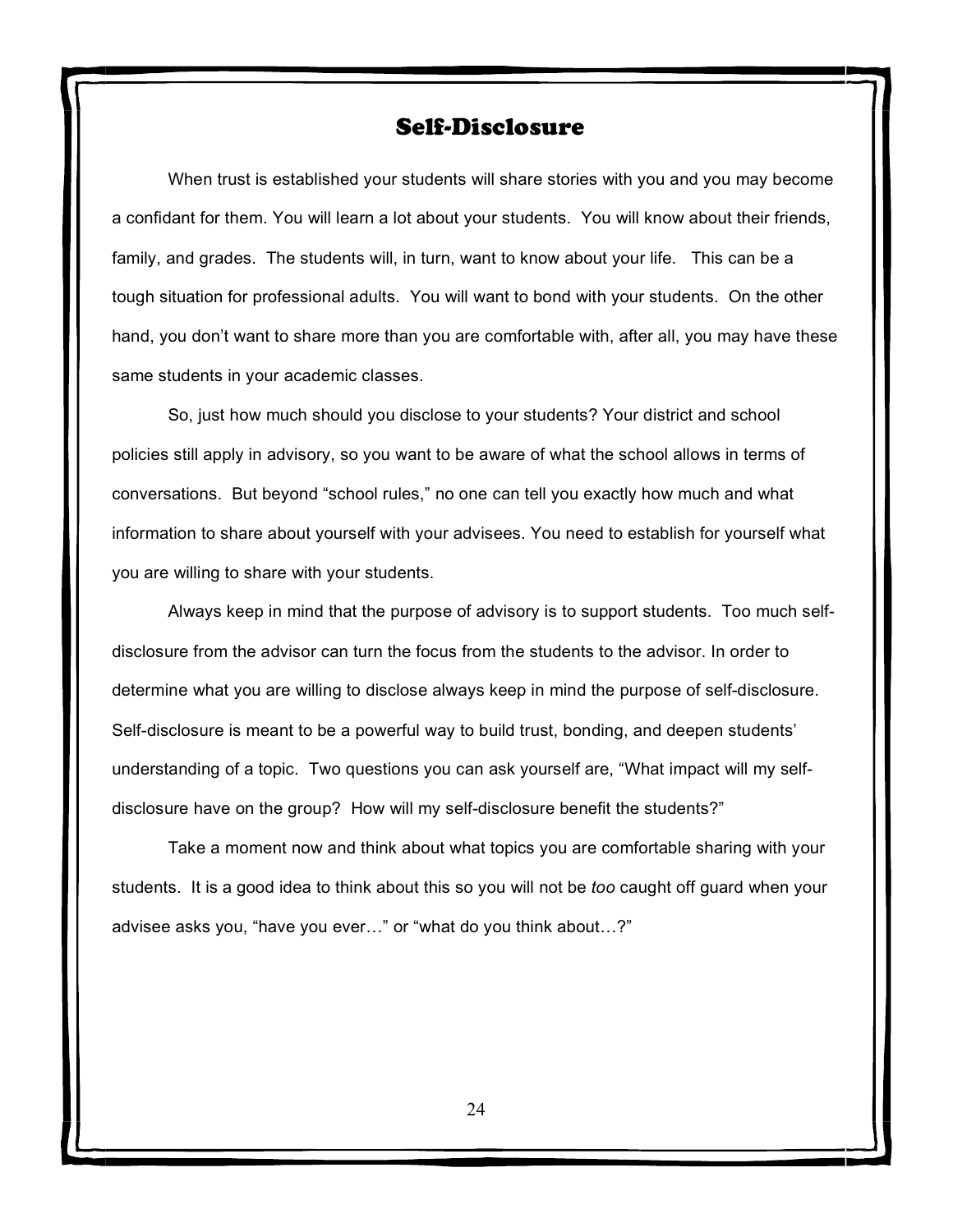#### Student Participation

Many advisors worry, "What if my students won't talk?" This is a valid concern as it does happen from time to time, even to the best advisors. However, if you are prepared with a few strategies, you are bound to get the students to participate.

One key component of getting students to talk is arranging the room in a format that is conducive to discussions. It's difficult for students to feel that they are having a discussion with each other if they are sitting in rows and facing forward. Putting the students in a circle is a great format for large group discussions. During the first few sessions it may take a while for the students to get into a circle, but once they catch onto the routine they will begin to do it automatically. You will probably find that on certain days or for certain activities, students are not participating in a large group discussion. In these instances, you can break students up into small groups or into pairs. If you keep some variety in the discussion format, it should keep the students' attention and they will participate more.

If talkative students suddenly become quiet or do not participate, there may be a trust issue. "Establishing Trust" was discussed previously in this handbook. From time to time trust comes into question and needs to be reestablished. One example of when this may happen is when someone breaks confidentiality or has a conflict with another student in the group. At these times, go back and review the "Establishing Trust" section. Students need to feel like advisory is a safe environment to share their thoughts without being ridiculed or having their opinions and ideas shared with the entire school.

Many advisors wonder what should be done if just one student does not participate. If this happens it would be beneficial for the entire group for you to take the individual student aside and speak to him or her about how he or she is feeling. You may find that the student is either uncomfortable sharing with the group or just generally a quite person. If the student is not comfortable in the group, you will want to find out the source of discomfort so you can change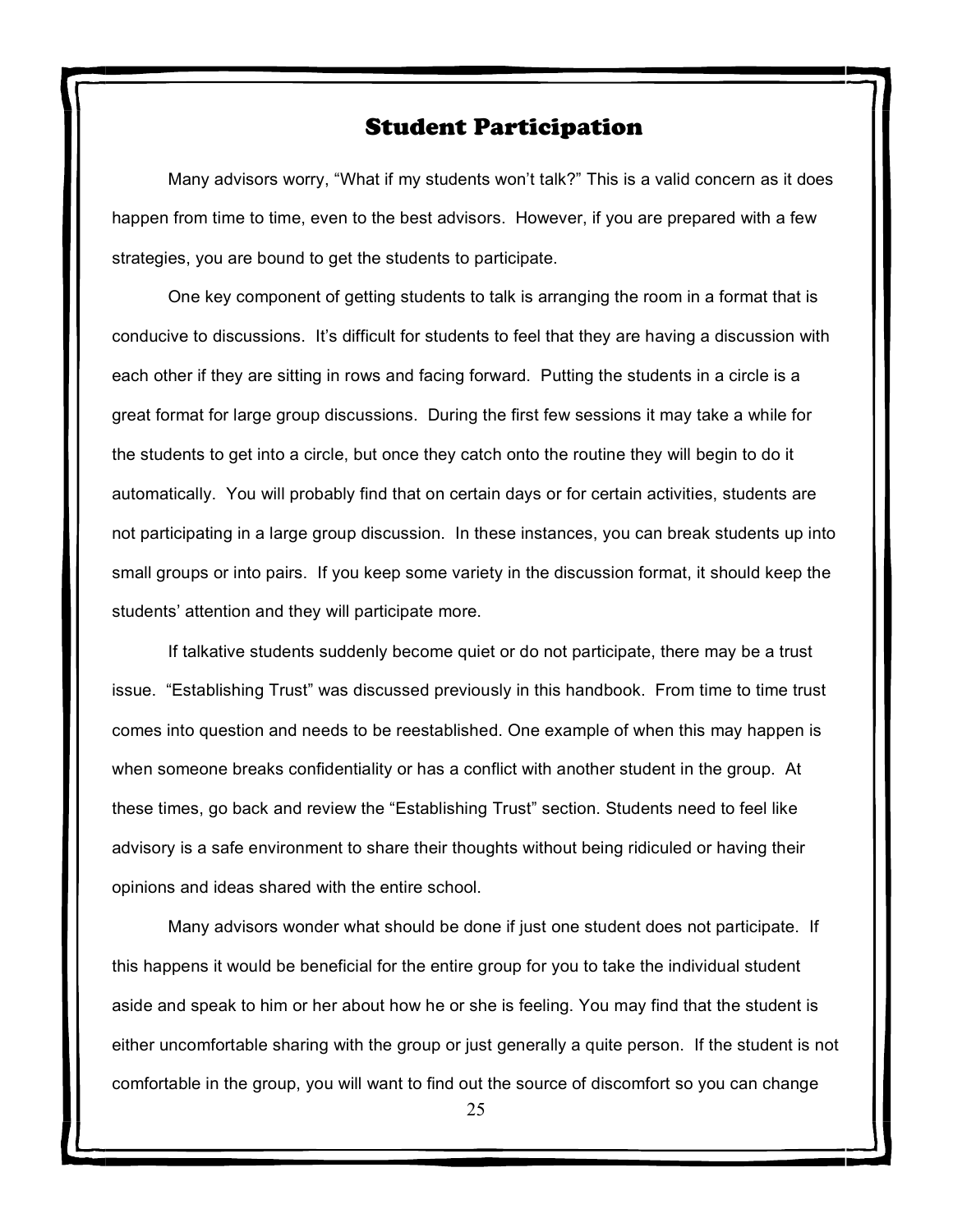an aspect of the group or help the student work through the issues. If you find that the student is just generally quiet, you can explain to the student that everyone would benefit from hearing his or her interesting thoughts. You can come up with some topics that he or she would be comfortable discussing. You can then tailor one or two discussions to that topic and allow the student to begin adding comments when he or she is ready.

One final concern that advisors often have is just the opposite of the quiet student, the overly talkative student. When a student dominates discussions, not only does it keep other from sharing, it often creates tension among the other members of the group. If the students all feel comfortable and have built a strong level of trust, often the other students in the group will tell the overbearing student to stop talking. This becomes a powerful teaching moment in which you can discuss feelings openly by using I-Statements. However, if this does not happen, you have a few options for how to handle the situation. You can take the student aside and talk to him or her about limiting the number of comments and why this is important. You may also choose to bring up the issue to the group. You can start a session by saying something about the dynamics of the group such as, "Have you noticed how each member of our group has taken on a role? What role do you feel that you play?" Your third option would be to try to call on students more often instead of allowing the students to jump in at their own free will.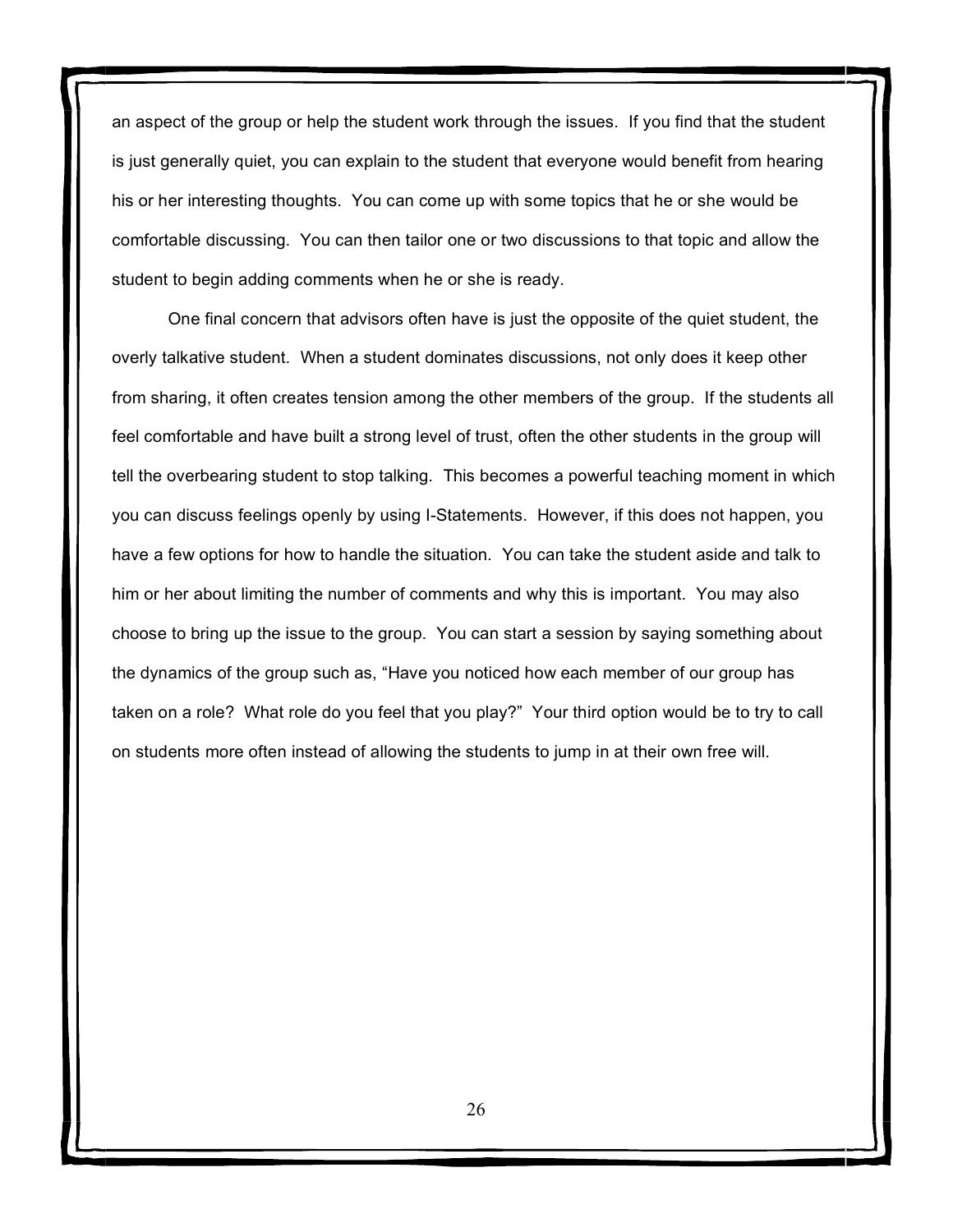#### Crisis Situations

Schools face different types of crises from time to time. One type is a community-wide crisis, in which a tragedy affects a large number of students. Another type is personal student crisis. Since students often feel most comfortable talking about personal issues during advisory, you want to have an idea of how to respond when students come to you in crisis mode. Before anything else, you must take care of yourself! If a situation is too difficult for you to handle, seek out help. Like the flight attendants say before every flight, in case of emergency be sure to put your oxygen mask on before helping the children around you. If you are not in a healthy stateof-mind, you will not be able to assist your students effectively.

When a tragedy hits that affects the entire campus, your school may ask advisors to help support the students in some way. Hopefully you will receive detailed responsibilities from the administrators at your school, but two of the most important things you can do are to keep the students calm and help avoid spreading rumors. Sometimes students just need someone to listen to them. You can serve this very important purpose, however, do not allow the students to speculate about uncertain facts. Rumors tend to escalate the situation and they are not helpful for anyone. You can reassure your students that when you know all the details, you will discuss them openly.

Also, you should wait until you receive instructions from the administration about how to deliver the facts of the situation. If you do not feel comfortable delivering upsetting news, you are encouraged to call in a counselor for help or to ask for a script to read to the students. Remember, you are not responsible for providing the students with counseling. If students are excessively upset, send them to the counselor or other student support personnel. Finally, since you will get to know your students and their backgrounds, you should refer students that you foresee having a difficult time dealing with the tragedy to the counselor. For example, if you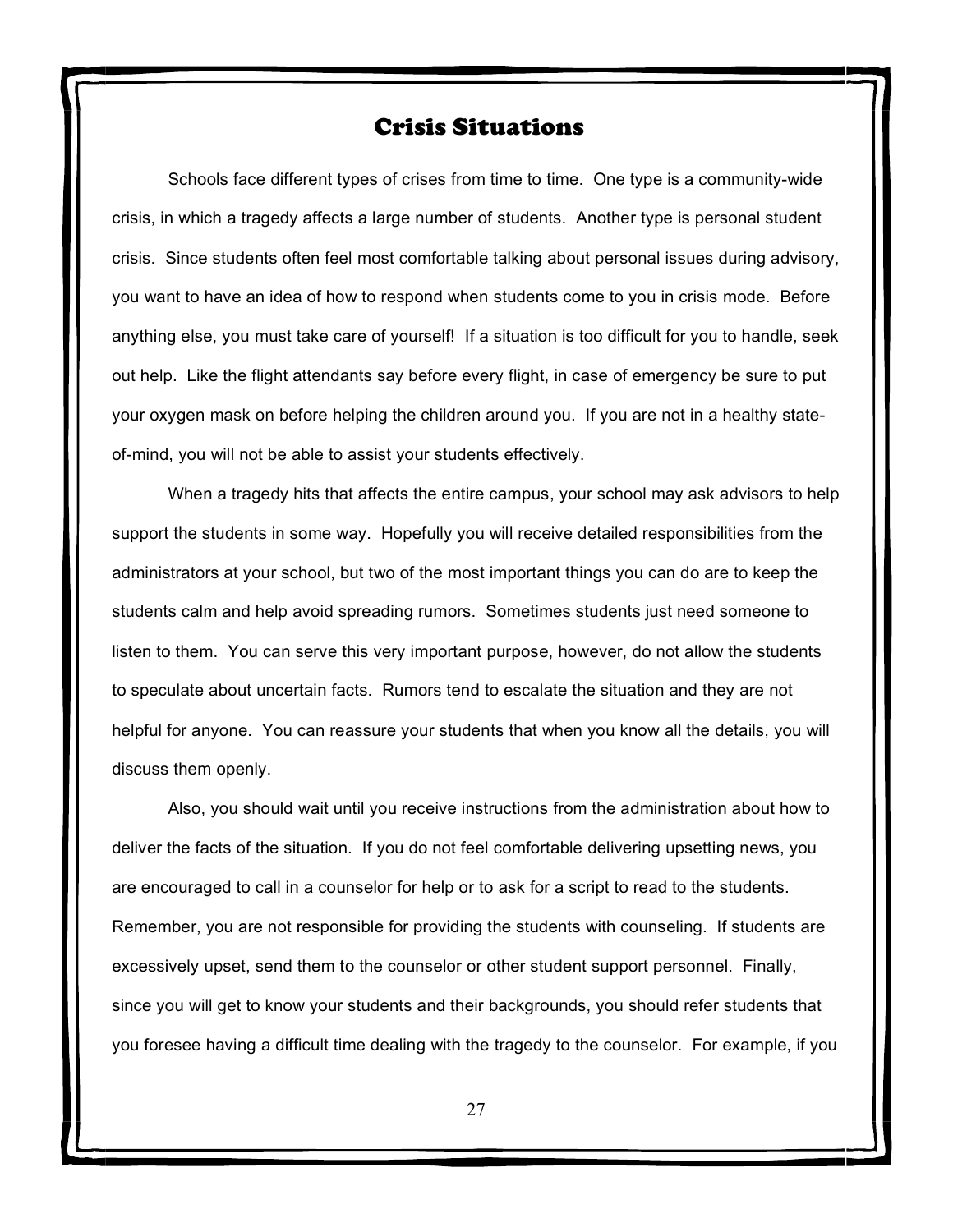know that a certain student has experienced a similar situation in the past and that old feelings are likely to reemerge, seek outside support for that student.

When an individual student comes to you due to a personal, individual crisis, the same basic rules apply. You should try to keep the student calm and use the active listening skills you have learned. You will want to try to take the student away from the rest of the group, so the crisis does not spread among the other students. Remind the student immediately of the rules and exceptions to confidentiality. You want the student to feel open enough to share the situation with you, but you also want the student to be aware that you may need to talk to their parents or other officials if they are in danger of being hurt or of hurting others.

It is not possible to prepare for every situation that may occur at a school or within a community. However, you should become familiar with basic procedures and steps. Understand and be prepared to take the above steps. Also, become familiar with your school's crisis plan. If your school does not have one, encourage your administration to work on developing one. You never know when you will need it.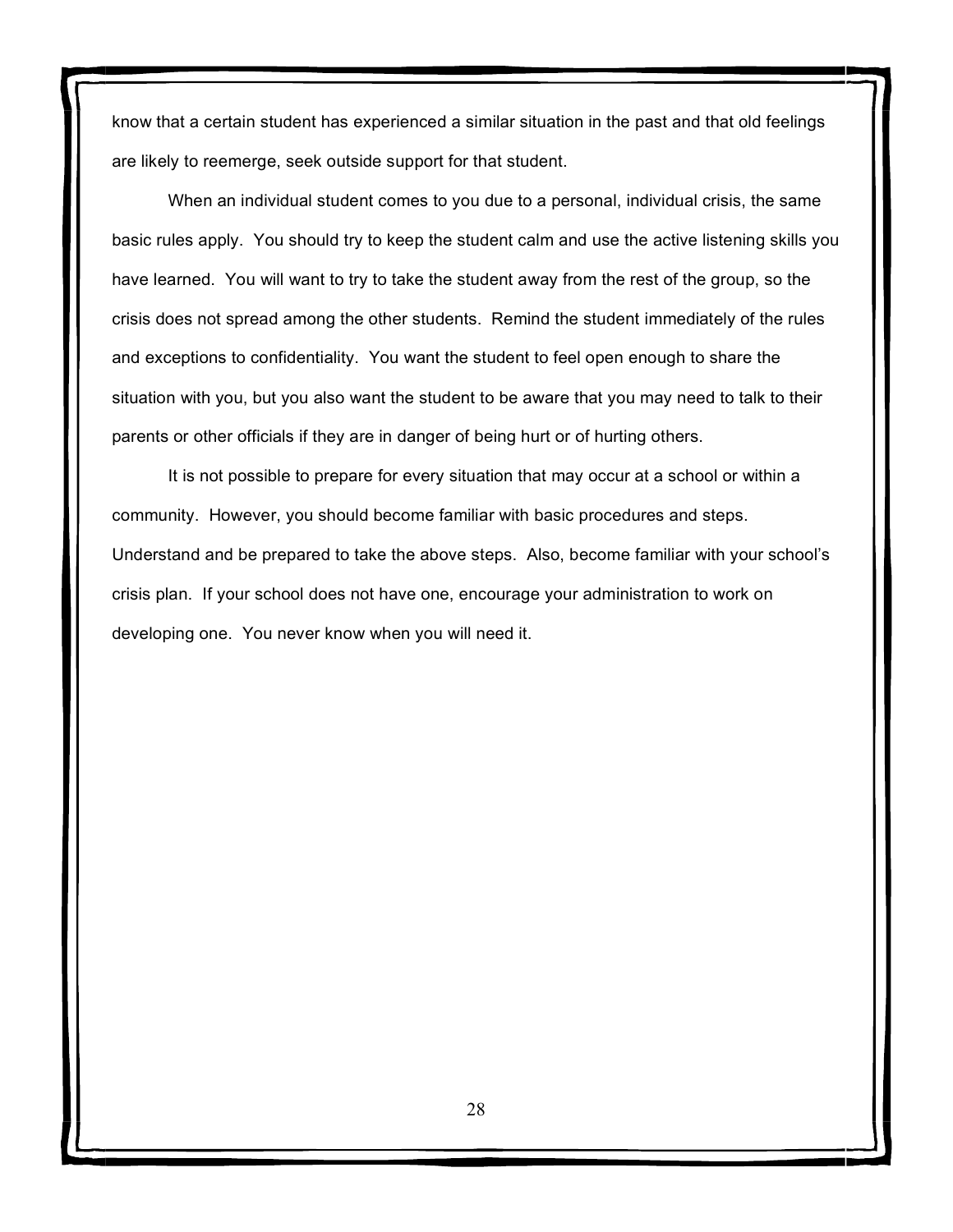## Part 5: Case Examples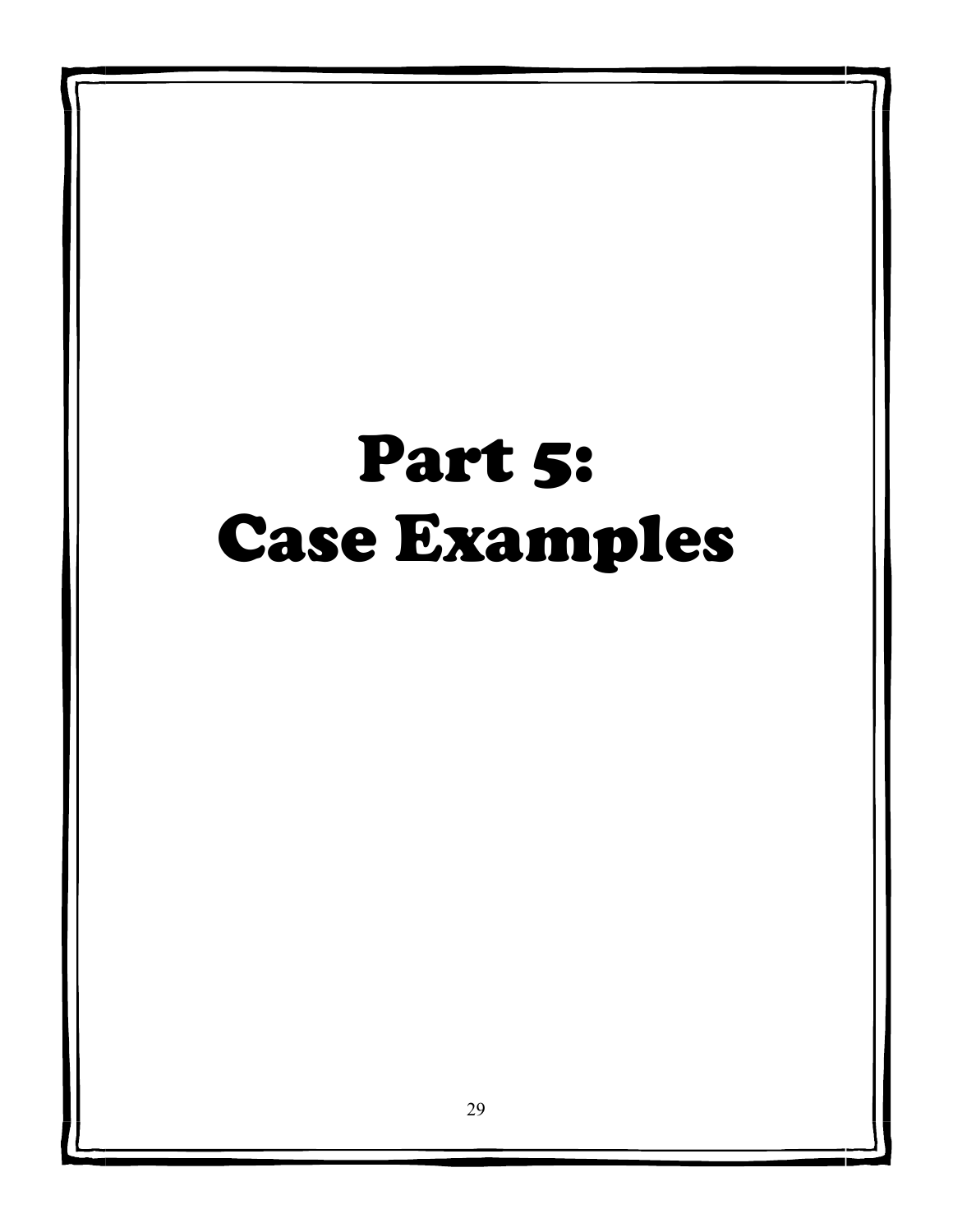In this section you will analyze a few scenarios of what might happen in an advisory session. These are fictitious examples that should help you to understand how the topics presented in this handbook may play out in real situations.

The first case, "Billy's Science Grade," is presented twice to demonstrate what changes could be made to improve the initial advisory session. The second two cases are left up to you, as an advisor, to critique and discuss what was positive and what could be improved.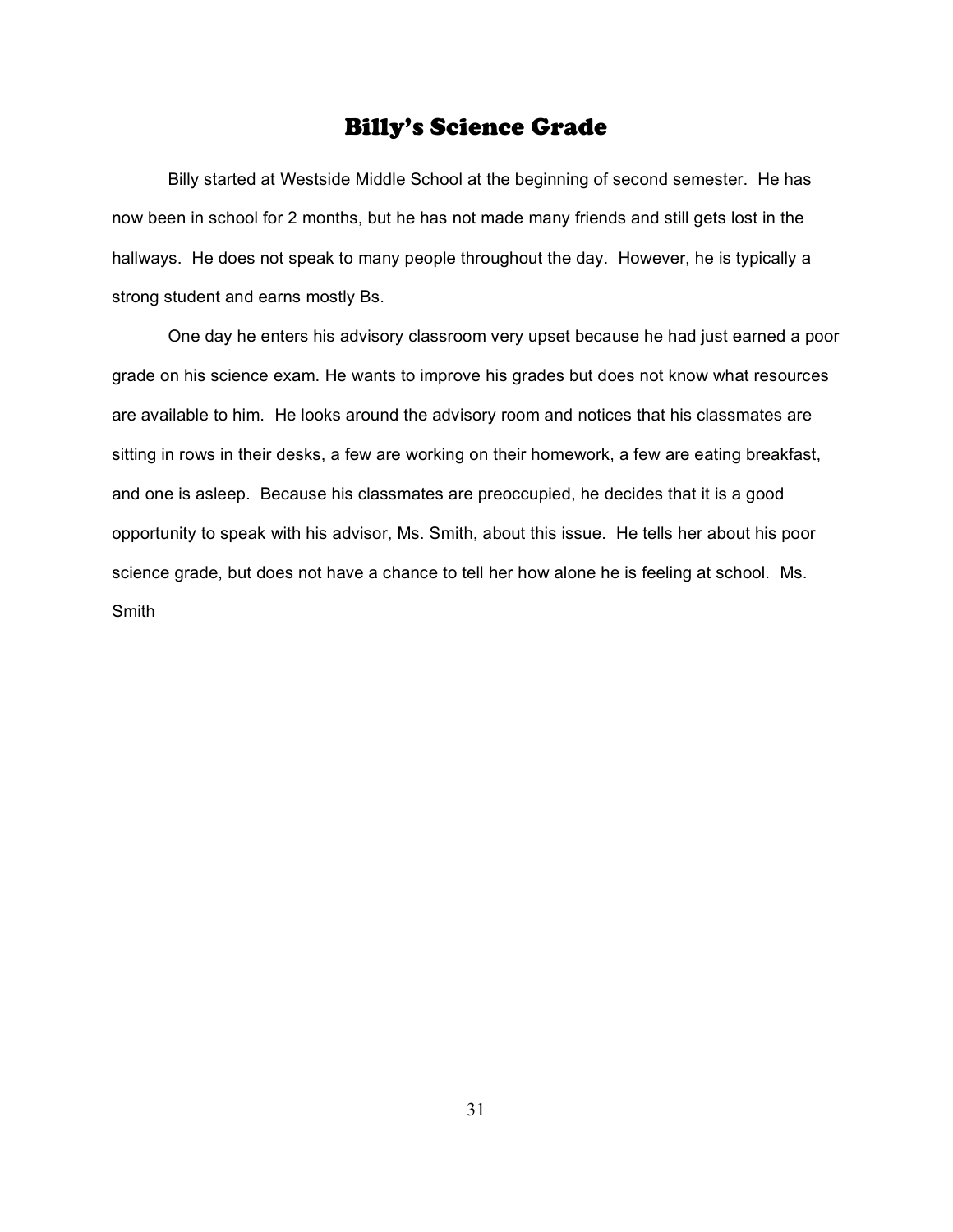#### Billy's Science Grade: Take 2

Billy started at Westside Middle School at the beginning of second semester. Although he has only been in school for 2 months, he has made several friends. He is very shy and does not speak much throughout the day. However, he is typically a strong student and earns mostly Bs.

One day he enters his advisory classroom very upset because he had just earned a poor grade on his science exam. He wants to improve his grades. He looks around the advisory room, sees his "buddy", and quickly sits in the desk next to him. On the first day he came to school Billy's advisor, Ms. Smith, noticed that Billy was shy, so she assigned him a "buddy" in advisory. This "buddy" showed him around the school, introduced him to his friends, sat with him during advisory, and became Billy's close friend. Billy tells his friend about the science grade before advisory begins.

When Ms. Smith joins the group in the circle the group looks at her to start off the session. She starts with the same phrase that she uses everyday, "Let's begin with a check-in. How is everyone doing today?" Billy's "buddy" looks at Billy encouragingly. Billy then shares his experience. Other students tell Billy about when they had done poorly and what they had done to improve. The students discuss strategies that had worked and what hadn't worked.

Billy leaves feeling better than before. His advisory teacher volunteers to speak with the science teacher and his "buddy" agrees to help him with his science homework.

- What skills did this advisor and advisees seem to have?
- How was the advisory structured to encourage this positive conversation?
- What was done right by the advisor to help Billy succeed at school?
- Were there any negative aspects of this advisory session?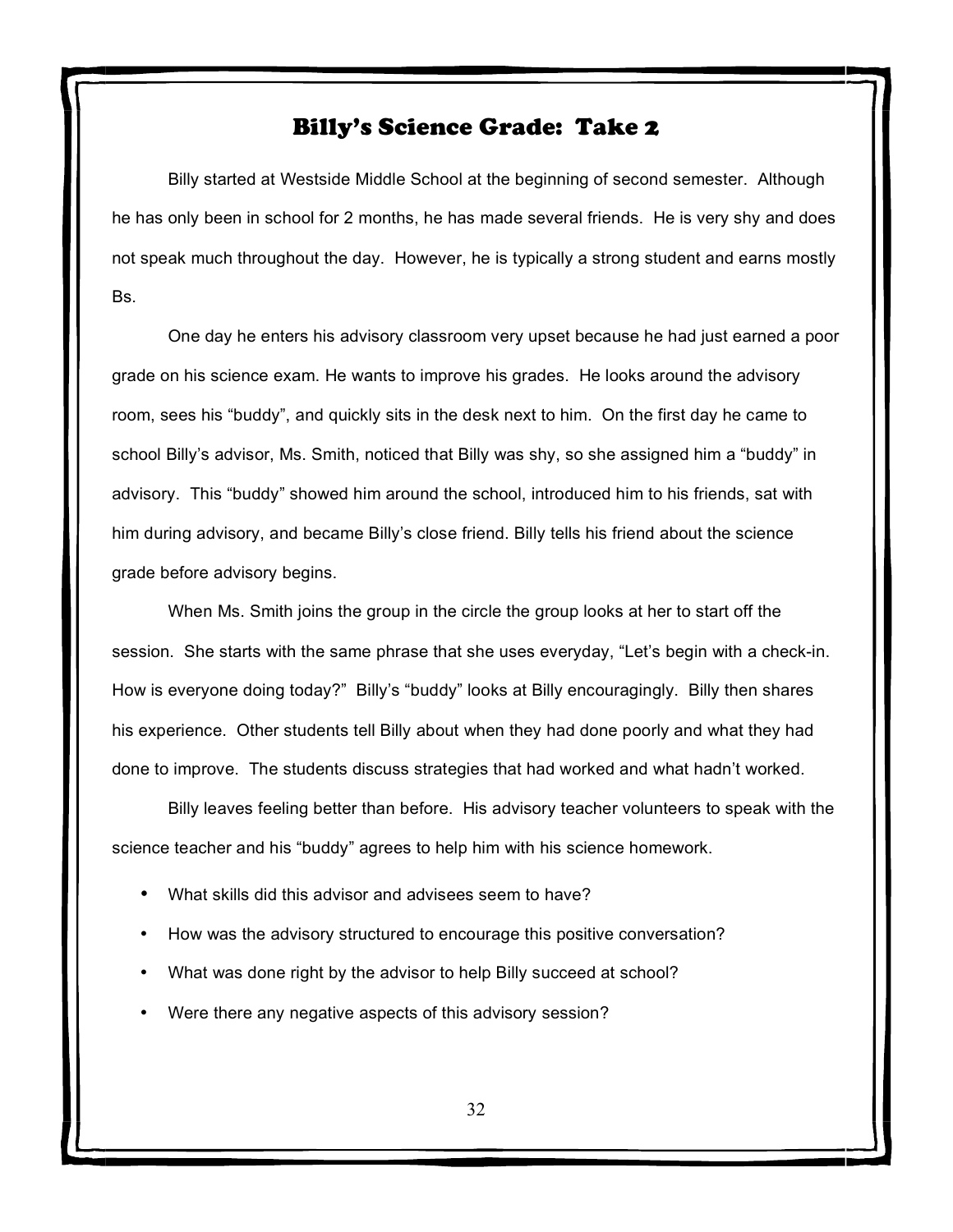## Weekend Plans

Mr. Jones' advisory has been together for 4 years. The seniors in his group have grown very close over the years. Many of them hang out together on the weekends and socialize in the hallways. They love advisory because they get to be together and talk about their lives. They love their advisor because he is "cool" and treats them like equals.

One Monday all the students walk in the room excitedly talking about a party that took place on Saturday night. They were all at the party and had a great time. Mr. Jones asks them about the party and what it was like. The students state that there was a lot of alcohol there, but that they were not drinking. They tell Mr. Jones all about the night. He then tells the students about the parties he went to in college. He tells them how much he and his friends drank in college. He then adds that they need to be careful and not drink and drive. The students assure him that everyone at the party was safe, just having a good time.

- What went well in this advisory session?
- What could have been done or said differently in this advisory session?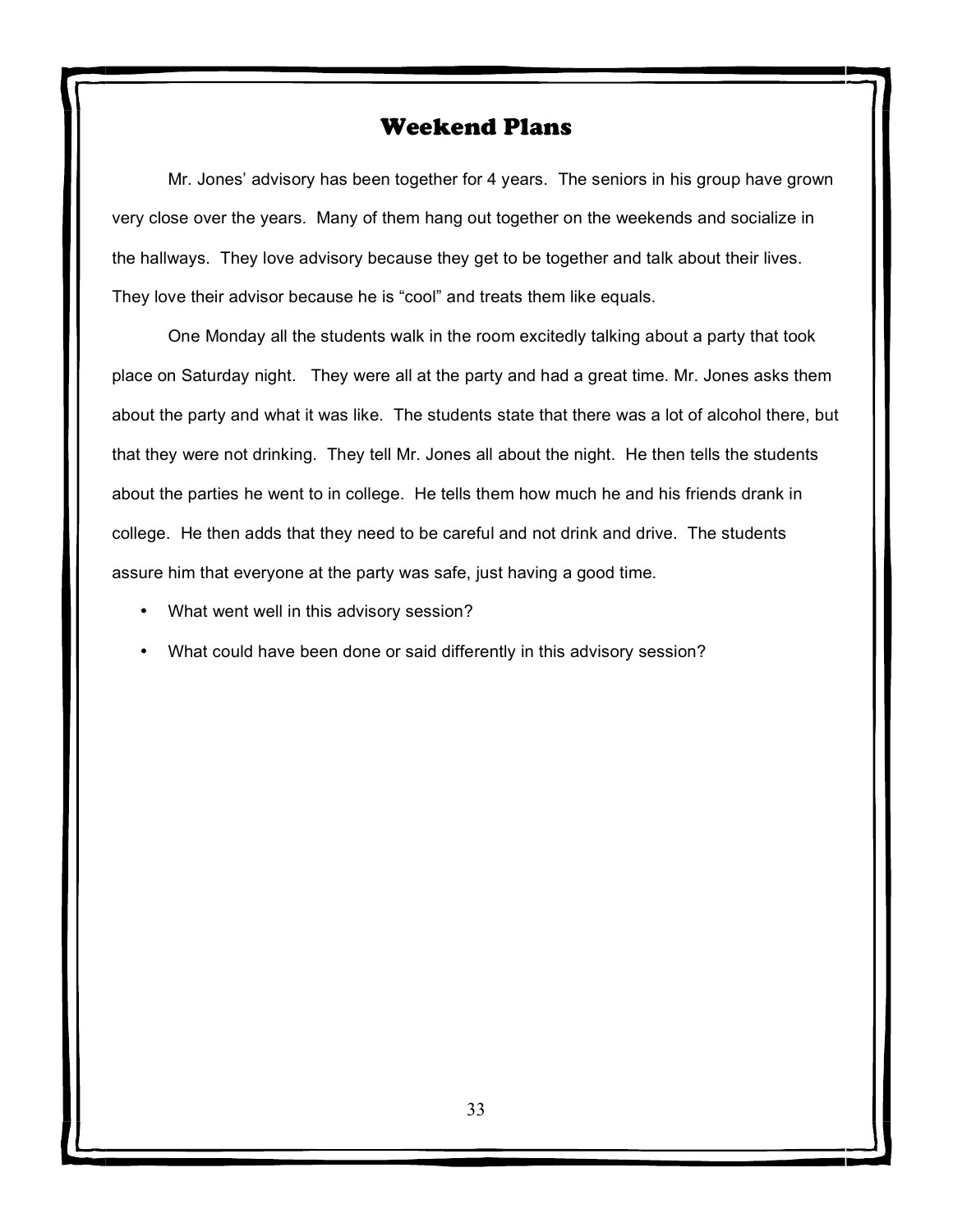#### Kim's Crisis

Last night Kim's brother was in a car accident. He was released from the hospital with minor injuries. However, the incident was consuming Kim's thoughts. By the time she enters her  $9<sup>th</sup>$  grade advisory group after first period, she has begun to have a break down about the incident. She walks into advisory crying. She throws her backpack on the floor and flings herself into the chair.

Ms. Sun, the advisor, has formed a very close relationship with Kim over the course of the year. She notices that Kim was not herself. Ms. Sun asks Kim what is wrong. Through her tears Kim tells Ms. Sun the story of her brother's accident. Ms. Sun comforts her as the other advisees enter the room. Soon the other girls in the group ask Kim what happened. As she tells them the story, they all begin to cry as well. As the advisory session ends, several girls are still crying. Ms. Sun does the best she can to comfort them, but then tells the girls that they have to go to second period. Once the students are out of the room, Ms. Sun speaks to Kim's school counselor to inform him of the incident. He later calls her out of class to talk with her.

- What went well in this advisory session?
- What could have been done or said differently in this advisory session?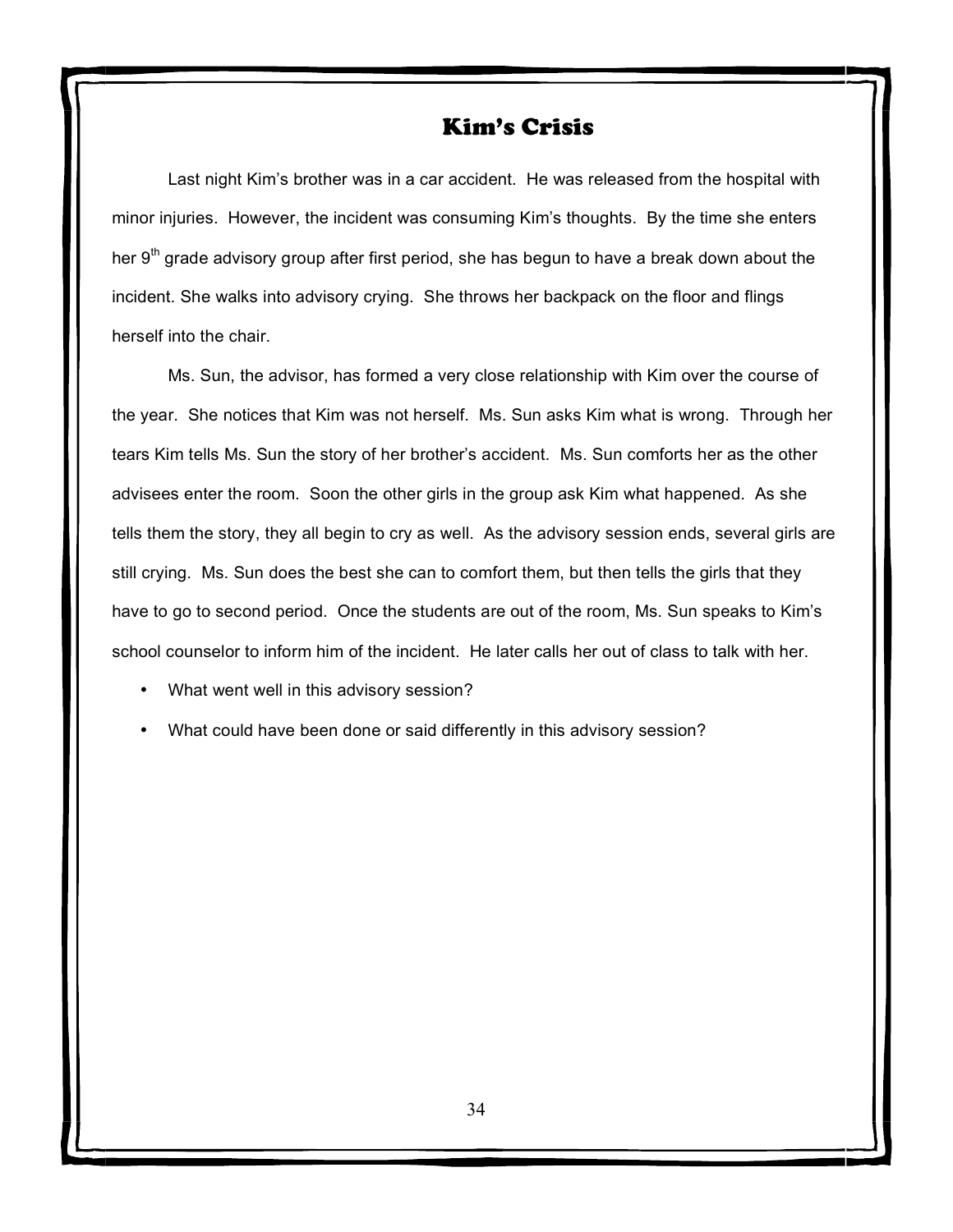## Part 6: Resources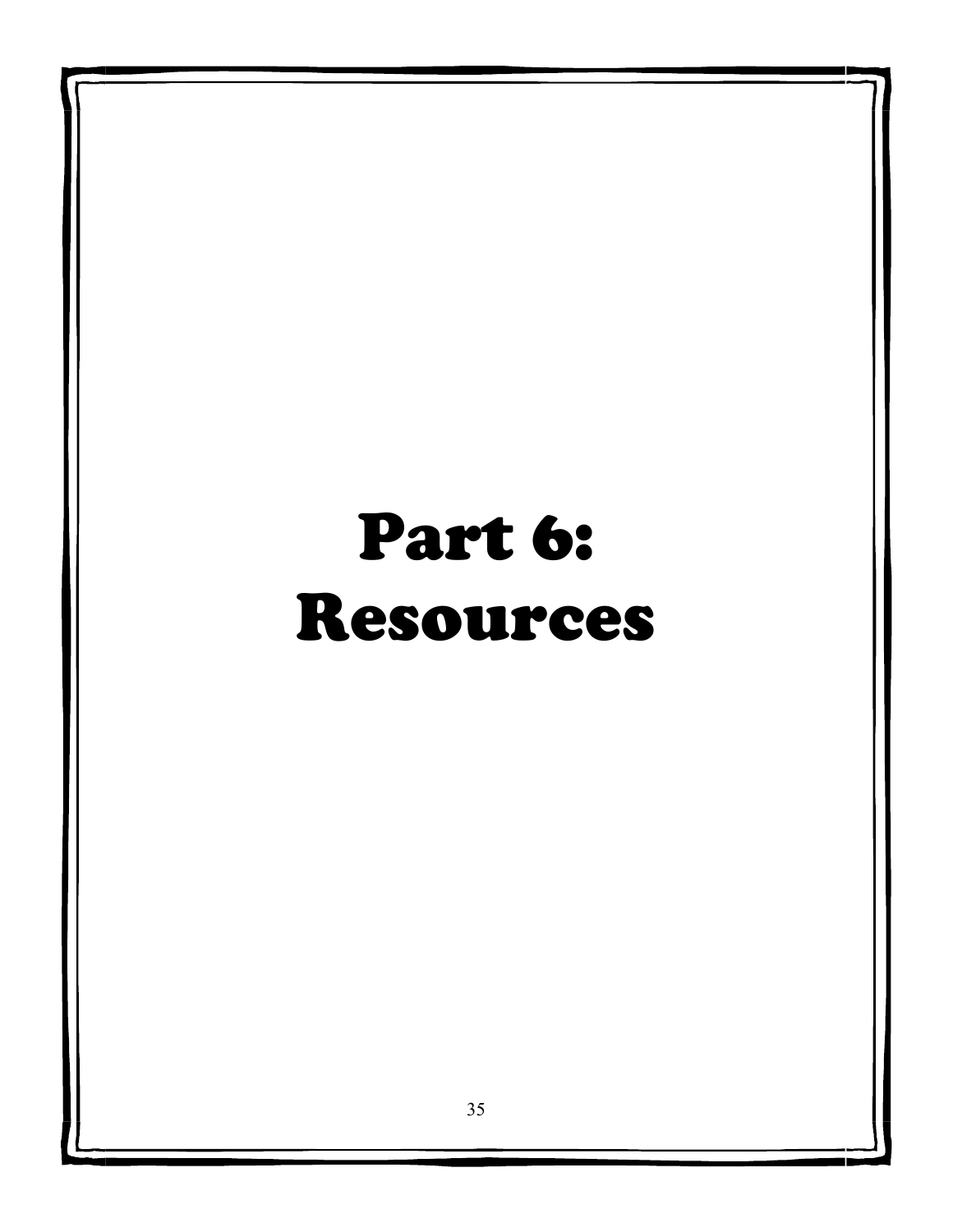## Resources for Advisory`

#### Resources with Activities for Advisories:

- *Activities that Teach* by Tom Jackson
- *Team-Building Activities for Every Group* by Alanna Jones
- *104 Activities That Build: Self-Esteem, Teamwork, Communication, Anger Management, Self-Discovery, Coping Skills* by Alanna Jones
- *Activities for Advisories & After School Programs* by Youth Communications
- *201 Ice Breakers* by Edie West
- *Treasure Chest: A Teacher Advisory Source Book* by Cheryl Hoversten, Nancy Doda, and John Lounsbury

#### Resources on Facilitating Advisories:

- *Conducting Group Discussions with Kids: A Leader's Guide for Making Activities Meaningful* by Tom Jackson
- *Student Advisories in Grades 5 – 12: A Facilitator's Guide* by Susan Maclaury
- *Kid-to-Kid: A Facilitator's Guide to Empowering Students through Open Discussion* by Marcia Rogat
- *How to Create Positive Relationships with Students: A Handbook of Group Activities and Teaching Strategies* by Michelle Karns

#### Resources on Structuring Advisory Programs:

- *Mission-Based Advisory: A Professional Development Manual* by Roger Dillow
- *Developing an Effective Advisor/Advisee Program* by Phyllis Dale
- *How to Design an Advisory System for a Secondary School* by Mark Goldberg
- *The Advising Guide: Design and Implementing Effective Advisory Programs in Secondary Schools* by Rachel Poliner and Carol Lieber
- *Advisory: Definitions, Descriptions, Decisions, Directions* by John Galassi, Suzanne Gulledge, and Nancy Cox
- *Professional Development Kit: Launching a Successful Advisory Program* by John Niska and Sue Thompson
- *Taking the Lead in Implementing and Improving Advisory* by Robert Spear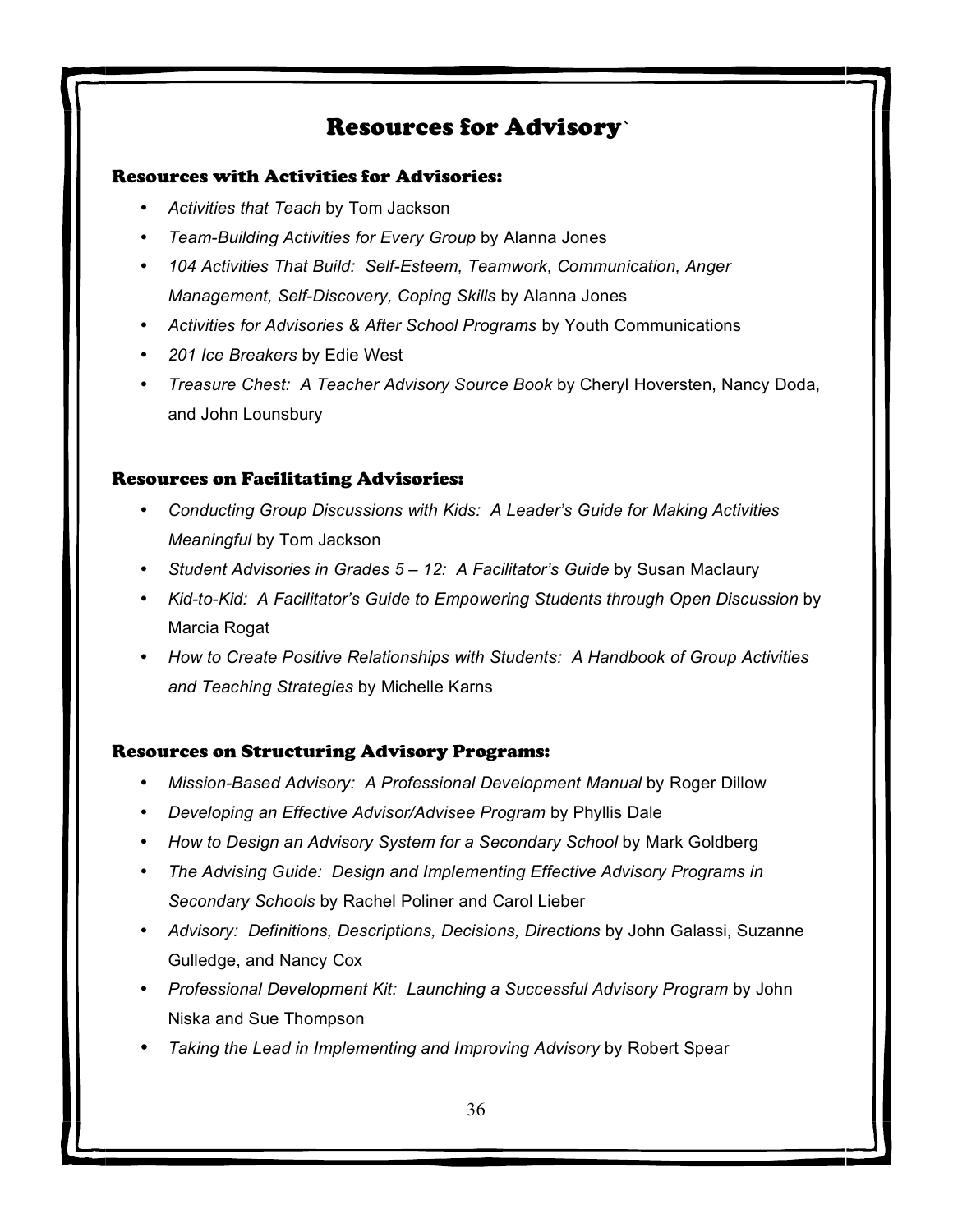## Los Angeles Resources for Students

#### About this section:

This section provides contact phone numbers and websites for students. Some of the resources deal with very serious situations. Make sure to know the policies and procedures of your school in dealing with student issues. Know who you should contact for support and direction including the school counselor, school psychologist, and/or principal. You can provide these resources to students after you have taken the appropriate steps within your school. You should also ask for resources from your school and from local agencies.

## Alcohol and Drugs

Alateen

- Programs for teen relatives and friends of alcoholics
- Phone: (213) 387-3158 or 1-800-425-2666 Spanish: (562) 948-2190
- Website: www.al-anon.alateen.org

Alcoholics Anonymous

- Phone: (323) 936-4343 Spanish (323) 735-2089
- Website: www.lacoaa.org

American Lung Association

- Provides information on quitting smoking.
- Phone: 1-800-586-4872
- Website: www.californialung.org/

Drug Information Help or National Clearinghouse for Alcohol and Drug Information

- Information and referrals for drugs and alcohol treatment.
- Phone: 1-800-729-6686 Spanish 1-877-767-8432
- Website: http://ncadi.samhsa.gov

Nar-Anon/World Service Office

- Meeting for family and friends of drug users.
- Phone: (310) 534-8188 or 1-800-477-6291
- Website: http://nar-anon.org/

Narcotics Anonymous Meeting Information Line

- Helpline and local meeting referrals.
- Phone: (818) 773-999 or 1-800-863-2962 Spanish: 1-888-622-4672
- Website: www.todayna.org or www.na.org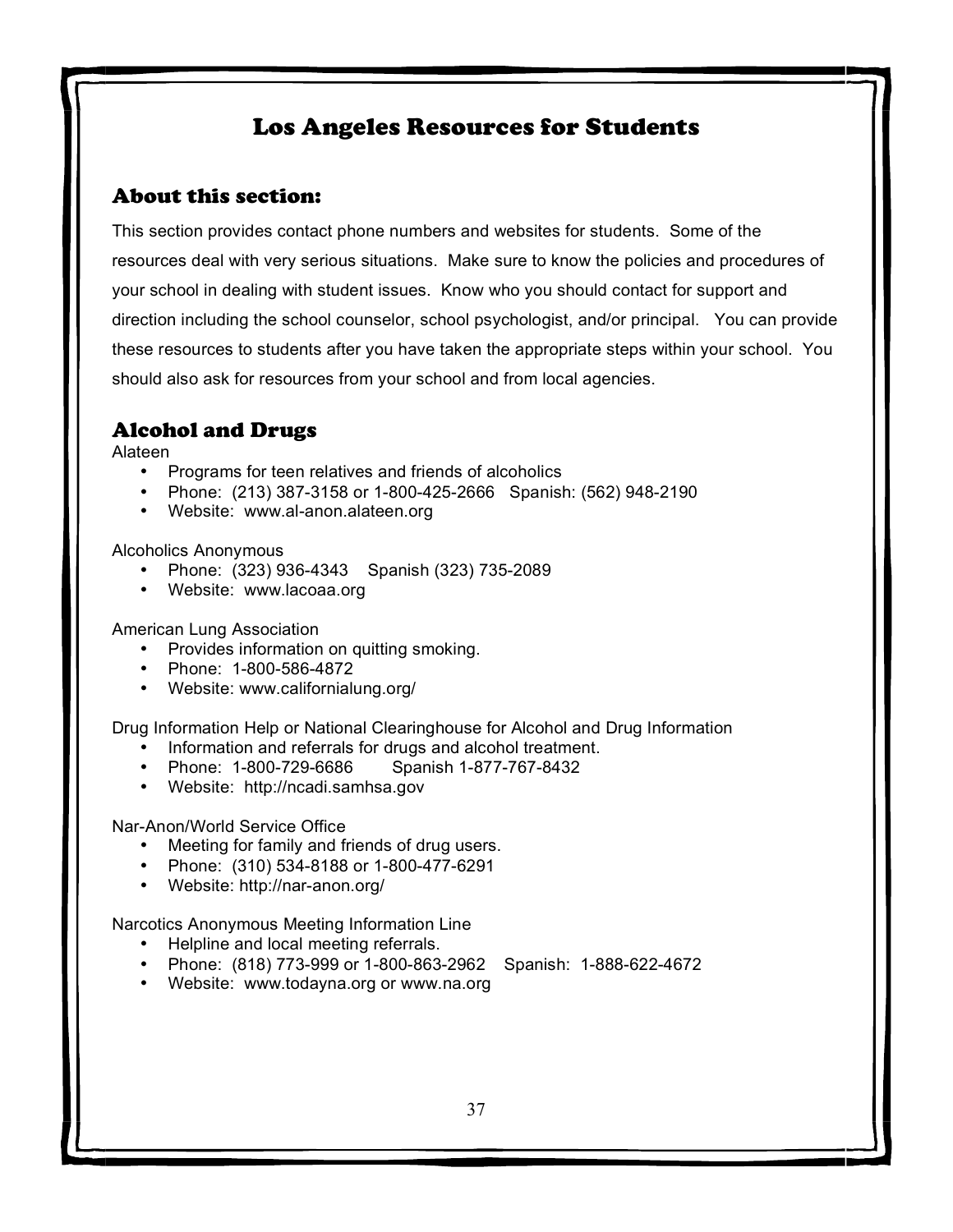#### Child Abuse

Child Protection Hotline of Los Angeles County

- Report abuse and referrals for counseling and services.
- Phone: 1-800-540-4000

House of Ruth Child Abuse Treatment Program

- Counseling and services for teens who have experienced abuse or neglect.
- Phone: (909) 623-4364

## Dating and Sexual Abuse and Violence

Los Angeles Commission on Assaults Against Women (LACAAW)/Peace Over Violence

- Information and counseling for teens on youth violence and sexual assaults.
- Phone: 24 hour hotline: (626) 793-3385 or (310) 392-8381 or (213) 626-3393
- Website: http://www.peaceoverviolence.org/

National Domestic Violence Hotline

- Toll-free hotline with crisis counseling and referrals to shelters and other local programs.
- Phone: 1-800-799-SAFE(7233) TTY Line: 1-800-787-3224
- Website: www.ndvh.org

Rape, Abuse, and Incest National Network (RAINN)

- Toll-free crisis counseling, information, and referrals for survivors of rape, sexual abuse, and sexual assault.
- Phone: 1-800-656-HOPE (4673)
- Website: www.rainn.org

Rape Treatment Center at Santa Monica UCLA Medical Center

- Emergency care, information, and counseling for teens on sexual abuse, sexual assault, and rape.
- Phone: (310) 319-4503
- Website: www.911rape.org

## Eating Disorders

Monte Nido Treatment Center

- Residential treatment to help women with anorexia, bulimia, and exercise addition.
- Phone: (310) 457-9958

National Eating Disorder Association (NEDA)

- Connect people with resources, information, and referrals.
- Phone: 1-800-931-2237 or (206) 382-3587
- Website: www.nationaleatingdisorders.org

Overeaters Anonymous

- Information and referrals for all types of eating disorders.
- Phone: (323) 653-7652 or Meeting Hotline (323) 653-7499
- Website: www.oalaig.org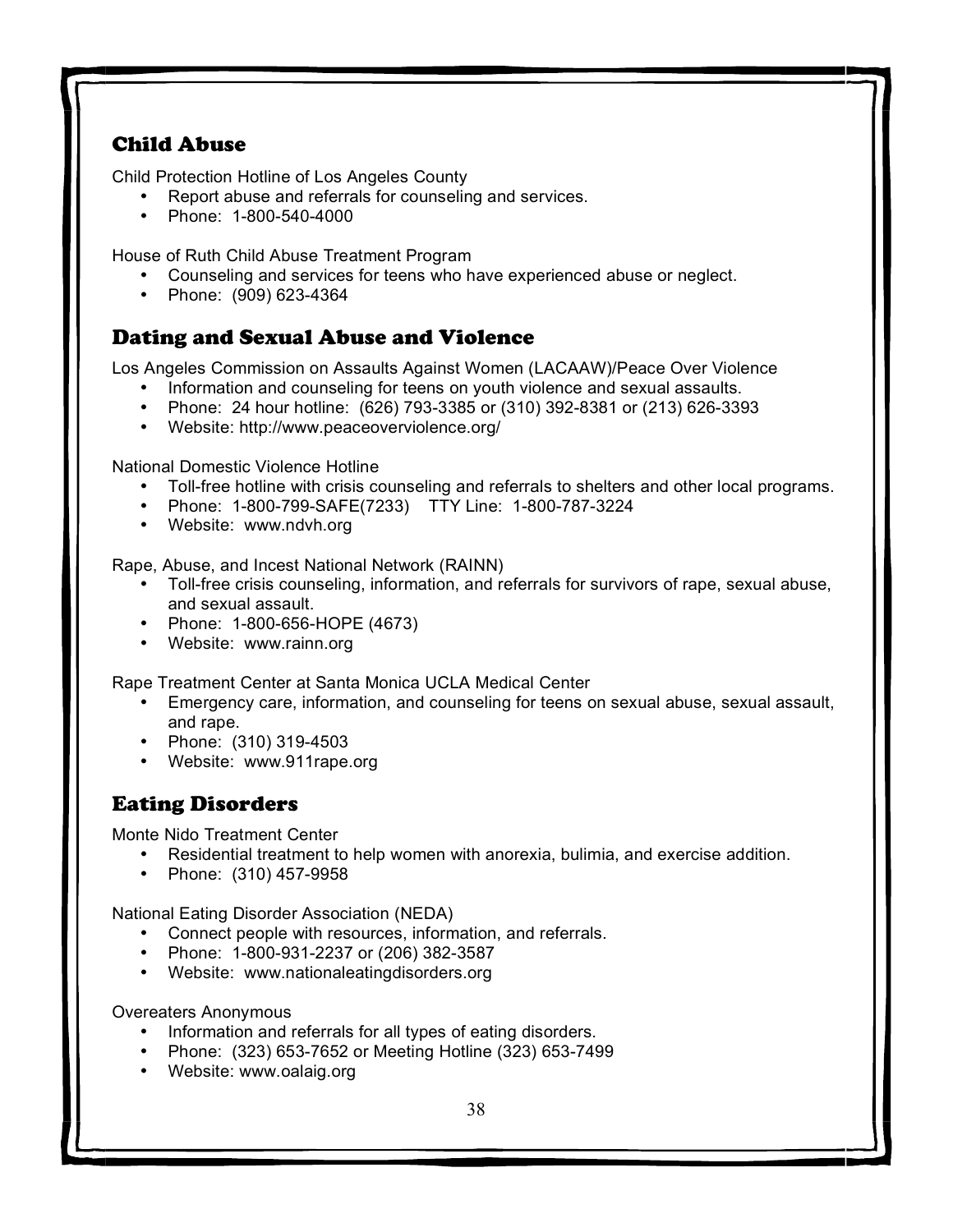## Gang Prevention

Clean Slate

- Gang violence recovery.
- Phone: (562) 945-9111
- Website: www.cleanslatela.org

Teens on Target (Youth ALIVE!)

- Peer educators and advocates help prevent violence.
- Phone: (323) 225-0401
- Website: www.youthalive.org

#### Gay, Lesbian, Bisexual and Transgender Services

Gay and Lesbian National Hotline

- Information and referrals.
- Phone: (323) 843-4564 Hotline: 1-888-843-4564 Talkline: 1-800-246-7743
- Website: www.glnh.org

Los Angeles Gay and Lesbian Center

- Services for youth including anti-violence, counseling, and medical testing.
- Phone: (323) 993-7400
- Website: www.LAGayCenter.org

Trevor Line

- Crisis line and referrals.
- Phone: 1-866-488-7386
- Website: www.thetrevorhelpline.org

## Grief Support

I Count Too

- Support for students with loved ones with life threatening illnesses.
- Phone: (626) 397-3600

Our House

- Bereavement counseling for students and adults.
- Phone: (310) 475-0299
- Website: www.ourhouse-grief.org

Teen Impact

- Support for students with cancer.
- Phone: (323) 669-4660
- Website: www.teenimpactprogram.com